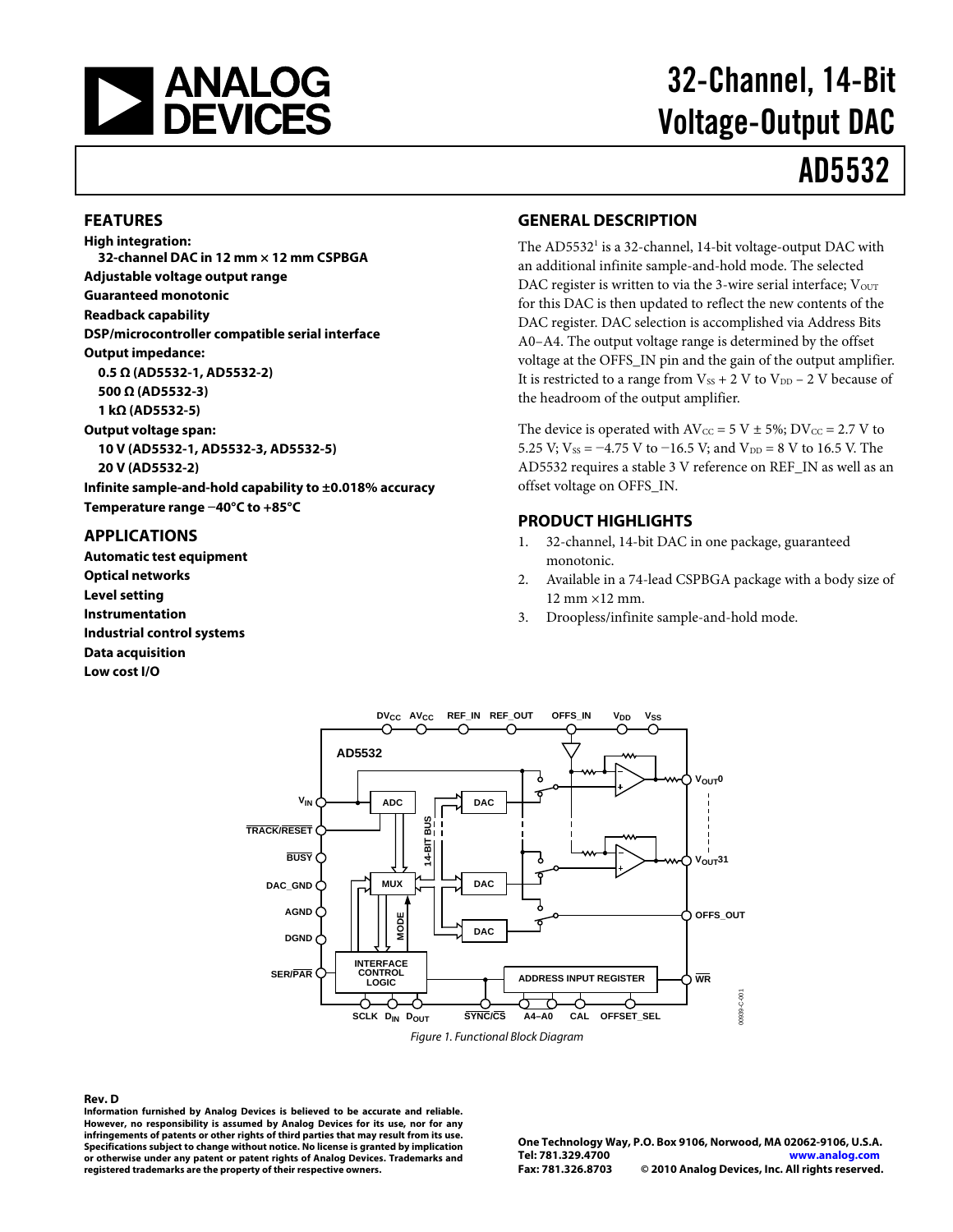# TABLE OF CONTENTS

## **REVISION HISTORY**

| 6/10-Data Sheet Changed from Rev. C to Rev. D |  |
|-----------------------------------------------|--|
|                                               |  |
|                                               |  |

## **6/04—Data Sheet Changed from Rev. B to Rev. C**

## **6/02—Data Sheet Changed from Rev. A to Rev. B**

| Added Figure 27 and accompanying text15      |  |
|----------------------------------------------|--|
| Changes to Power Supply Decoupling Section15 |  |
|                                              |  |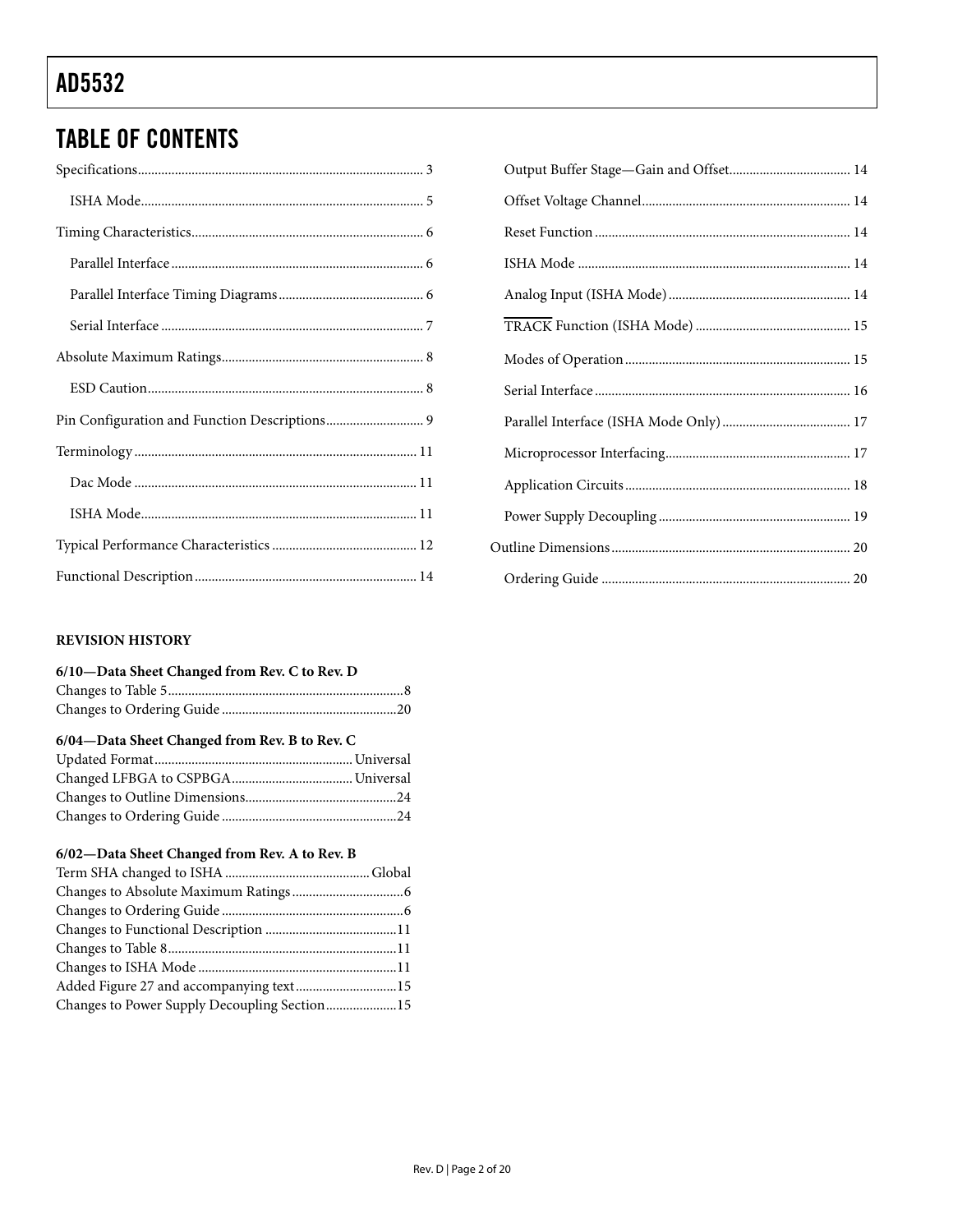# <span id="page-2-0"></span>**SPECIFICATIONS**

 $V_{DD} = 8$  V to 16.5 V,  $V_{SS} = -4.75$  V to  $-16.5$  V;  $AV_{CC} = 4.75$  V to 5.25 V;  $DV_{CC} = 2.7$  V to 5.25 V;  $AGND = DGND = DAC_GND = 0$  V; REF\_IN = 3 V; output range from  $V_{SS}$  + 2 V to  $V_{DD}$  – 2 V. All outputs unloaded. All specifications T<sub>MIN</sub> to T<sub>MAX</sub>, unless otherwise noted.

#### **Table 1.**

| A Version <sup>1</sup>                         |                                  |                            |                |                            |
|------------------------------------------------|----------------------------------|----------------------------|----------------|----------------------------|
| Parameter <sup>2</sup>                         | AD5532-1/-3/-5                   | AD5532-2 Only              | Unit           | <b>Conditions/Comments</b> |
| DAC DC PERFORMANCE                             |                                  |                            |                |                            |
| Resolution                                     | 14                               | 14                         | <b>Bits</b>    |                            |
| Integral Nonlinearity (INL)                    | $\pm 0.39$                       | ±0.39                      | % of FSR max   | $\pm 0.15\%$ typ           |
| <b>Differential Nonlinearity (DNL)</b>         | ±1                               | ±1                         | LSB max        | ±0.5 LSB typ, monotonic    |
| Offset                                         | 90/170/250                       | 180/350/500                | mV min/typ/max | See Figure 8               |
| Gain                                           | 3.52                             | 7                          | typ            |                            |
| <b>Full Scale Error</b>                        | ±2                               | ±2                         | % of FSR max   |                            |
| <b>VOLTAGE REFERENCE</b>                       |                                  |                            |                |                            |
| REF_IN                                         |                                  |                            |                |                            |
| Nominal Input Voltage                          | 3.0                              | 3.0                        | V typ          |                            |
| Input Voltage Range <sup>3</sup>               | 2.85/3.15                        | 2.85/3.15                  | V min/max      |                            |
| Input Current                                  | 1                                | 1                          | µA max         | $<$ 1 nA typ               |
| REF_OUT                                        |                                  |                            |                |                            |
| Output Voltage                                 | 3                                | 3                          | V typ          |                            |
| Output Impedance <sup>3</sup>                  | 280                              | 280                        | kΩ typ         |                            |
| Reference Temperature Coefficient <sup>3</sup> | 60                               | 60                         | ppm/°C typ     |                            |
| ANALOG OUTPUTS (VOUT 0-31)                     |                                  |                            |                |                            |
| Output Temperature Coefficient <sup>3, 4</sup> | 10                               | 10                         | ppm/°C typ     |                            |
| DC Output Impedance <sup>3</sup>               |                                  |                            |                |                            |
| AD5532-1                                       | 0.5                              | 0.5                        | $\Omega$ typ   |                            |
| AD5532-3                                       | 500                              |                            | $\Omega$ typ   |                            |
| AD5532-5                                       | 1                                |                            | $k\Omega$ typ  |                            |
| Output Range                                   | $V_{SS}$ + 2/V <sub>DD</sub> - 2 | $V_{SS}$ + 2 $/V_{DD}$ – 2 | V min/max      |                            |
| Resistive Load <sup>3, 5</sup>                 | 5                                | 5                          | $k\Omega$ min  |                            |
| Capacitive Load <sup>3, 5</sup>                |                                  |                            |                |                            |
| AD5532-1                                       | 500                              | 500                        | pF max         |                            |
| AD5532-3                                       | 15                               |                            | nF max         |                            |
| AD5532-5                                       | 40                               |                            | nF max         |                            |
| Short-Circuit Current <sup>3</sup>             | $\overline{7}$                   | 7                          | mA typ         |                            |
| DC Power-Supply Rejection Ratio <sup>3</sup>   | $-70$                            | $-70$                      | dB typ         | $V_{DD} = +15 V \pm 5\%$   |
|                                                | $-70$                            | $-70$                      | dB typ         | $V_{SS} = -15 V \pm 5\%$   |
| DC Crosstalk <sup>3</sup>                      | 250                              | 1800                       | $\mu$ V max    |                            |
| ANALOG OUTPUT (OFFS_OUT)                       |                                  |                            |                |                            |
| Output Temperature Coefficient <sup>3, 4</sup> | 10                               | 10                         | ppm/°C typ     |                            |
| DC Output Impedance <sup>3</sup>               | 1.3                              | 1.3                        | kΩ typ         |                            |
| Output Range                                   | 50 to REF_IN-12                  | 50 to REF_IN-12            | mV typ         |                            |
| <b>Output Current</b>                          | 10                               | 10                         | µA max         | Source current             |
| Capacitive Load                                | 100                              | 100                        | pF max         |                            |
| <b>DIGITAL INPUTS3</b>                         |                                  |                            |                |                            |
| <b>Input Current</b>                           | ±10                              | ±10                        | µA max         | $±5$ µA typ                |
| Input Low Voltage                              | 0.8                              | 0.8                        | V max          | $DV_{CC} = 5 V \pm 5\%$    |
|                                                | 0.4                              | 0.4                        | V max          | $DV_{CC} = 3 V \pm 10\%$   |
| Input High Voltage                             | 2.4                              | 2.4                        | V min          | $DV_{CC} = 5 V \pm 5\%$    |
|                                                | 2.0                              | 2.0                        | V min          | $DV_{CC} = 3 V \pm 10\%$   |
| Input Hysteresis (SCLK and CS Only)            | 200                              | 200                        | mV typ         |                            |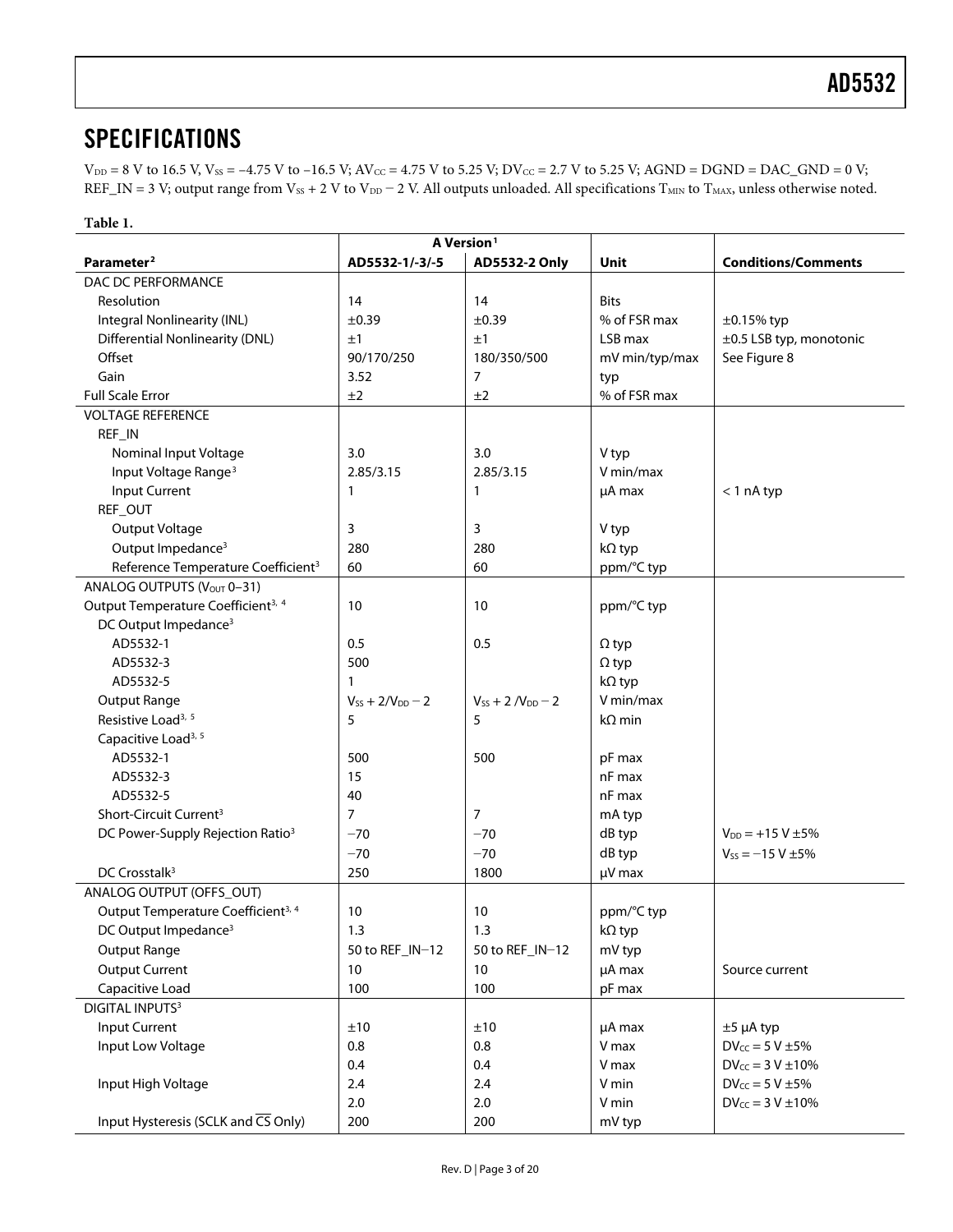<span id="page-3-0"></span>

| A Version <sup>1</sup>                     |                |               |              |                                                  |
|--------------------------------------------|----------------|---------------|--------------|--------------------------------------------------|
| Parameter <sup>2</sup>                     | AD5532-1/-3/-5 | AD5532-2 Only | <b>Unit</b>  | <b>Conditions/Comments</b>                       |
| Input Capacitance                          | 10             | 10            | pF max       |                                                  |
| DIGITAL OUTPUTS (BUSY, DOUT) <sup>3</sup>  |                |               |              |                                                  |
| Output Low Voltage, DV <sub>cc</sub> = 5 V | 0.4            | 0.4           | V max        | Sinking 200 µA.                                  |
| Output High Voltage, DVcc = 5 V            | 4.0            | 4.0           | V min        | Sourcing 200 µA.                                 |
| Output Low Voltage, DV <sub>cc</sub> = 3 V | 0.4            | 0.4           | V max        | Sinking 200 µA.                                  |
| Output High Voltage, DVcc = 3 V            | 2.4            | 2.4           | V min        | Sourcing 200 µA.                                 |
| High Impedance Leakage Current             | ±1             | ±1            | µA max       | $D_{\text{OUT}}$ only.                           |
| High Impedance Output Capacitance          | 15             | 15            | pF typ       | Dout only.                                       |
| POWER REQUIREMENTS                         |                |               |              |                                                  |
| Power-Supply Voltages                      |                |               |              |                                                  |
| $V_{DD}$                                   | 8/16.5         | 8/16.5        | V min/max    |                                                  |
| <b>Vss</b>                                 | $-4.75/-16.5$  | $-4.75/-16.5$ | V min/max    |                                                  |
| <b>AVcc</b>                                | 4.75/5.25      | 4.75/5.25     | V min/max    |                                                  |
| <b>DVcc</b>                                | 2.7/5.25       | 2.7/5.25      | V min/max    |                                                  |
| Power-Supply Currents <sup>6</sup>         |                |               |              |                                                  |
| $I_{DD}$                                   | 15             | 15            | mA max       | 10 mA typ. All channels<br>full scale.           |
| Iss                                        | 15             | 15            | mA max       | 10 mA typ. All channels<br>full scale.           |
| <b>AICC</b>                                | 33             | 33            | mA max       | 26 mA typ.                                       |
| <b>DICC</b>                                | 1.5            | 1.5           | mA max       | 1 mA typ.                                        |
| Power Dissipation <sup>6</sup>             | 280            | 280           | mW typ       | $V_{DD} = 10 V$ , $V_{SS} = -5 V$ .              |
| AC CHARACTERISTICS <sup>3</sup>            |                |               |              |                                                  |
| Output Voltage Settling Time               | 22             | 30            | us max       | 500 pF, 5 k $\Omega$ load. Full-scale<br>change. |
| OFFS_IN Settling Time                      | 10             | 25            | us max       | 500 pF, 5 kΩ load; 0 V to 3 V<br>step.           |
| Digital-to-Analog Glitch Impulse           | 1              | $\mathbf{1}$  | nV-s typ     | 1 LSB change around. Major<br>carry.             |
| <b>Digital Crosstalk</b>                   | 5              | 5             | nV-s typ     |                                                  |
| Analog Crosstalk                           | 1              | $\mathbf{1}$  | nV-s typ     |                                                  |
| Digital Feedthrough                        | 0.2            | 0.2           | nV-s typ     |                                                  |
| Output Noise Spectral Density @ 1 kHz      | 400            | 400           | nV/(√Hz) typ |                                                  |

<sup>1</sup> A version: Industrial temperature range -40°C to +85°C; typical at +25°C.<br><sup>2</sup> Se[e Terminology](#page-10-1) section.<br><sup>3</sup> Guaranteed by design and characterization, not production tested.<br><sup>4</sup> AD780 as reference for the AD5532.<br><sup>5</sup> E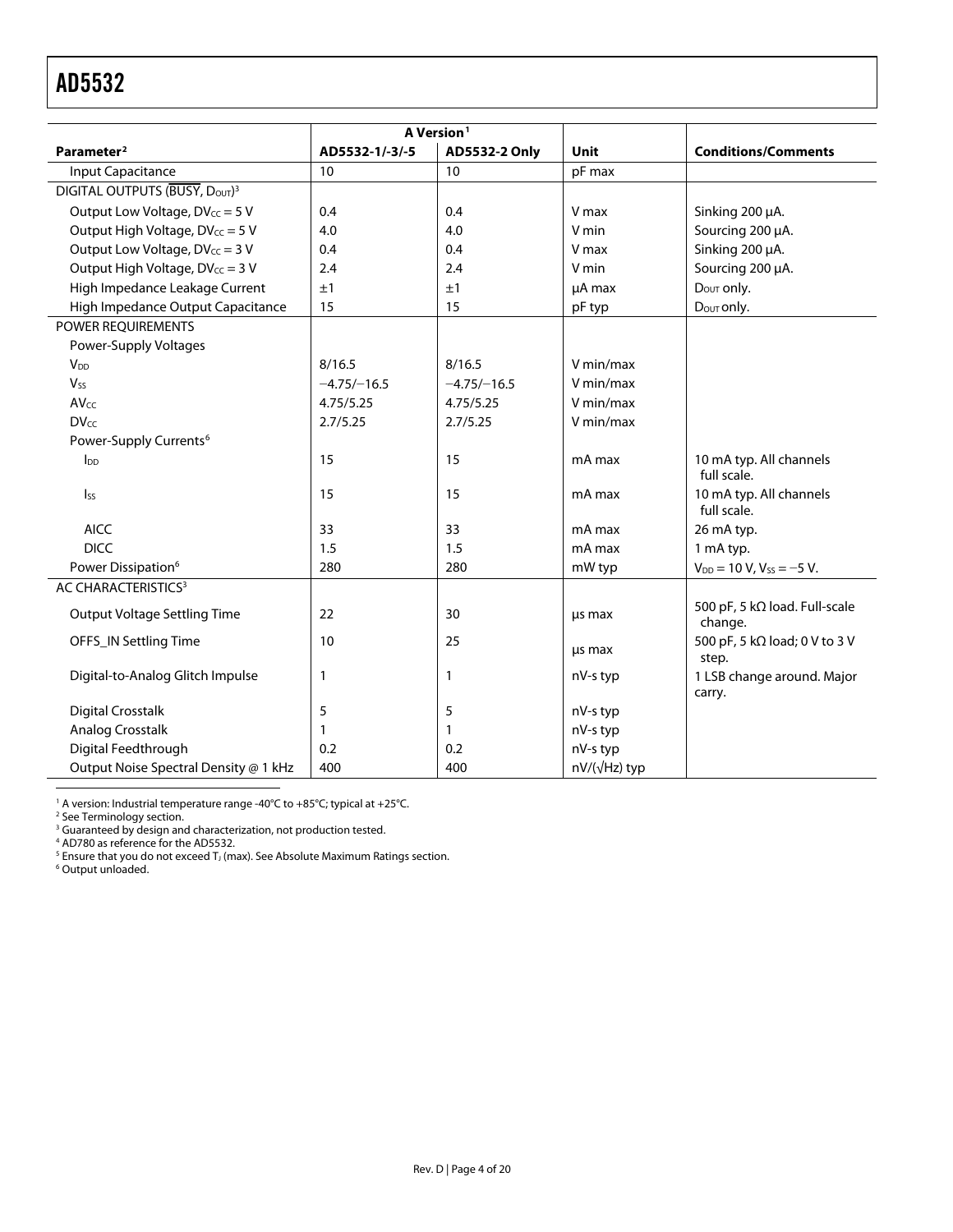## <span id="page-4-0"></span>**ISHA MODE**

#### **Table 2.**

|                                                 | A Version <sup>1</sup> |               |             |                                                                |
|-------------------------------------------------|------------------------|---------------|-------------|----------------------------------------------------------------|
| Parameter <sup>2</sup>                          | AD5532-1/-3/-5         | AD5532-2 Only | Unit        | <b>Conditions/Comments</b>                                     |
| <b>ANALOG CHANNEL</b>                           |                        |               |             |                                                                |
| $V_{IN}$ to $V_{OUT}$ Nonlinearity <sup>3</sup> | $\pm 0.018$            | $\pm 0.018$   | $%$ max     | $\pm 0.006\%$ typ after offset and gain adjustment.            |
| <b>Offset Error</b>                             | ±50                    | ±75           | mV max      | ±10 mV typ. See Figure 9.                                      |
| Gain                                            | 3.46/3.52/3.6          | 6.96/7/7.02   | min/typ/max | See Figure 9                                                   |
| ANALOG INPUT (V <sub>IN</sub> )                 |                        |               |             |                                                                |
| Input Voltage Range                             | $0$ to $3$             | $0$ to $3$    | v           | Nominal input range.                                           |
| Input Lower Dead Band                           | 70                     | 70            | mV max      | 50 mV typ. Referred to VIN. See Figure 9.                      |
| Input Upper Dead Band                           | 40                     | 40            | mV max      | 12 mV typ. Referred to V <sub>IN</sub> . See Figure 9.         |
| Input Current                                   |                        |               | µA max      | 100 nA typ.                                                    |
|                                                 |                        |               |             | V <sub>IN</sub> acquired on 1 channel.                         |
| Input Capacitance <sup>4</sup>                  | 20                     | 20            | pF typ      |                                                                |
| ANALOG INPUT (OFFS IN)                          |                        |               |             |                                                                |
| Input Current                                   |                        |               | µA max      | 100 nA typ.                                                    |
| Input Voltage Range                             | 0/4                    | 0/4           | Vmin/max    | Output range restricted from $V_{SS}$ + 2 V to $V_{DD}$ – 2 V. |
| AC CHARACTERISTICS                              |                        |               |             |                                                                |
| Output Settling Time <sup>4</sup>               | 3                      | 3             | us max      | Output unloaded.                                               |
| <b>Acquisition Time</b>                         | 16                     | 16            | us max      |                                                                |
| AC Crosstalk <sup>4</sup>                       | 5                      | 5             | nV-s typ    |                                                                |

<sup>1</sup> A version: Industrial temperature range -40℃ to +85℃; typical at +25℃.<br><sup>2</sup> Se[e Terminology](#page-10-1) section.<br><sup>3</sup> Input range 100 mV to 2.96 V.<br><sup>4</sup> Guaranteed by design and characterization, not production tested.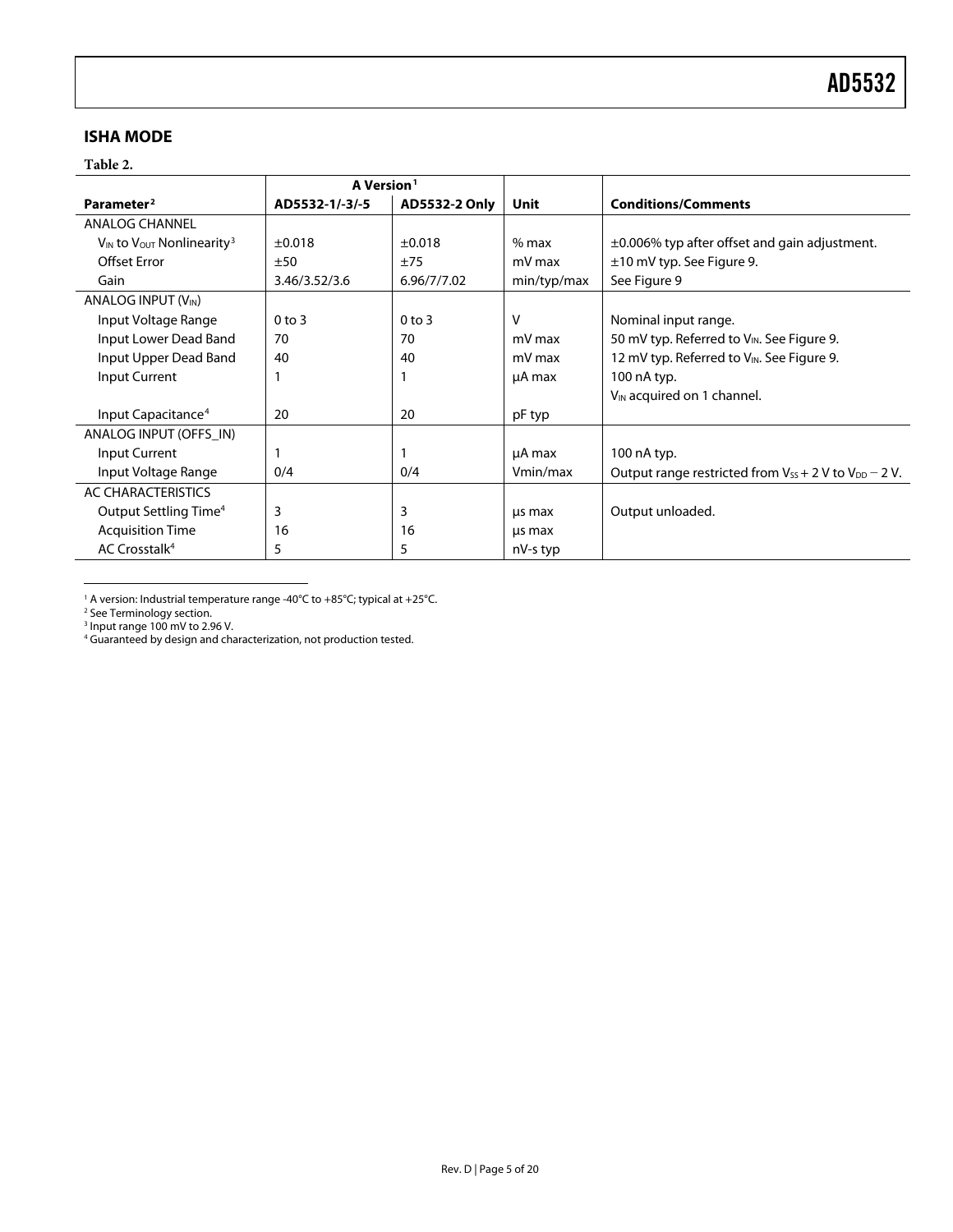# <span id="page-5-1"></span><span id="page-5-0"></span>TIMING CHARACTERISTICS

# **PARALLEL INTERFACE**

#### **Table 3.**

| Parameter <sup>1, 2</sup> | Limit at $T_{MIN}$ , $T_{MAX}$ (A Version) | Unit   | <b>Conditions/Comments</b>             |
|---------------------------|--------------------------------------------|--------|----------------------------------------|
|                           | O                                          | ns min | CS to WR setup time                    |
| t2                        | U                                          | ns min | $\overline{\text{CS}}$ to WR hold time |
| tз                        | 50                                         | ns min | CS pulse width low                     |
| t4                        | 50                                         | ns min | WR pulse width low                     |
| ts                        | 20                                         | ns min | A4-A0, CAL, OFFS_SEL to WR setup time  |
| t6                        |                                            | ns min | A4-A0, CAL, OFFS_SEL to WR hold time   |

<sup>1</sup> See Figure 2 and Figure 3, the parallel interface timing diagrams.<br><sup>2</sup> Guaranteed by design and characterization, not production tested.

#### **PARALLEL INTERFACE TIMING DIAGRAMS**



Figure 2. Parallel Write (ISHA Mode Only)

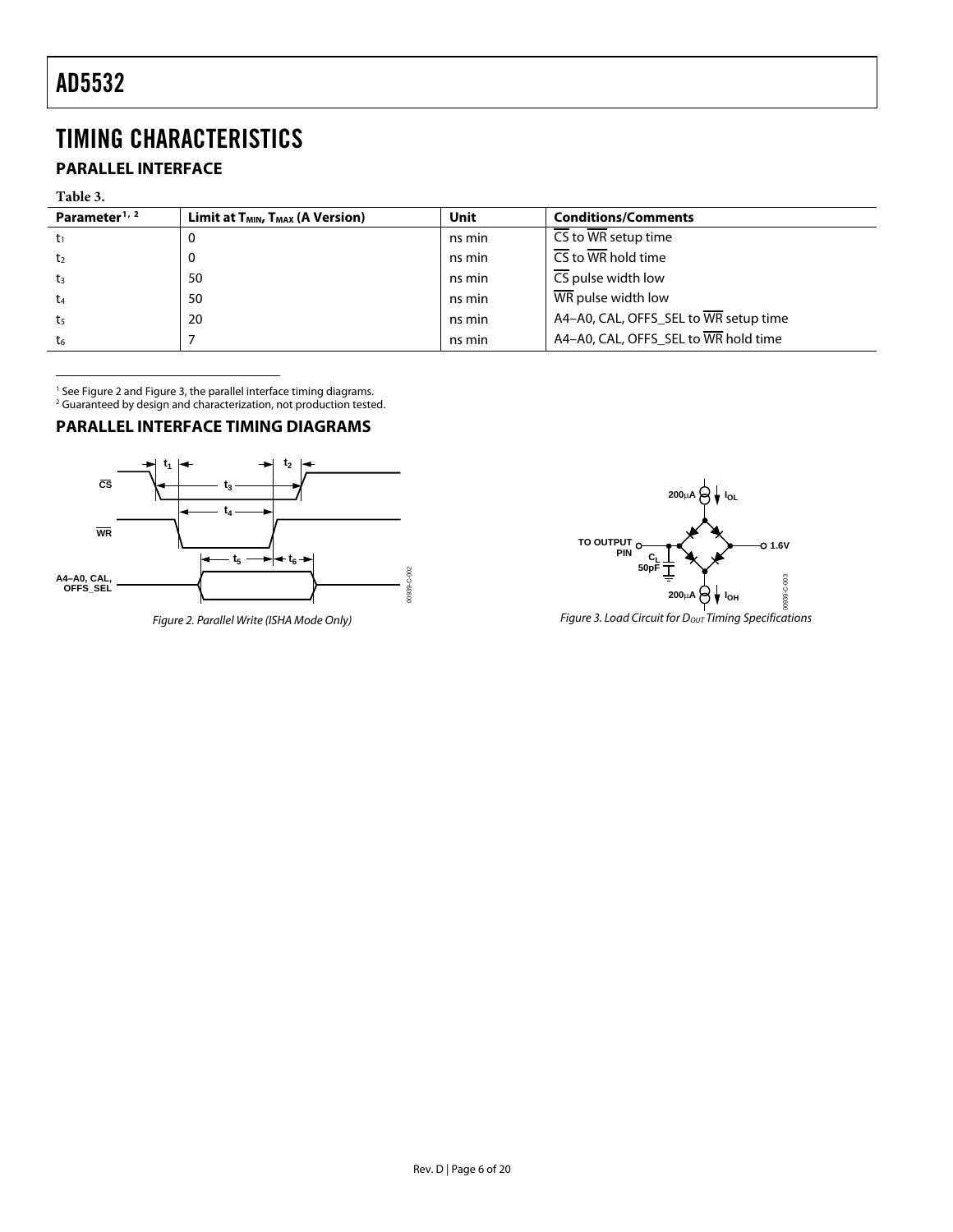# <span id="page-6-0"></span>**SERIAL INTERFACE**



Figure 6. 14-Bit Read (Both Readback Modes)

<sup>1</sup> See Figure 4, Figure 5, and Figure 6.

<span id="page-6-3"></span><span id="page-6-2"></span><span id="page-6-1"></span> $\overline{a}$ 

<sup>2</sup> Guaranteed by design and characterization, not production tested.

 $^3$  In ISHA mode the maximum SCLK frequency is 20 MHz and the minimum pulse width is 20 ns.<br>4 These numbers are measured with the load circuit of Figure 3

<sup>&</sup>lt;sup>4</sup> These numbers are measured with the load circuit of [Figure 3.](#page-5-1)  $5$  SYNC should be taken low while SCLK is low for read back.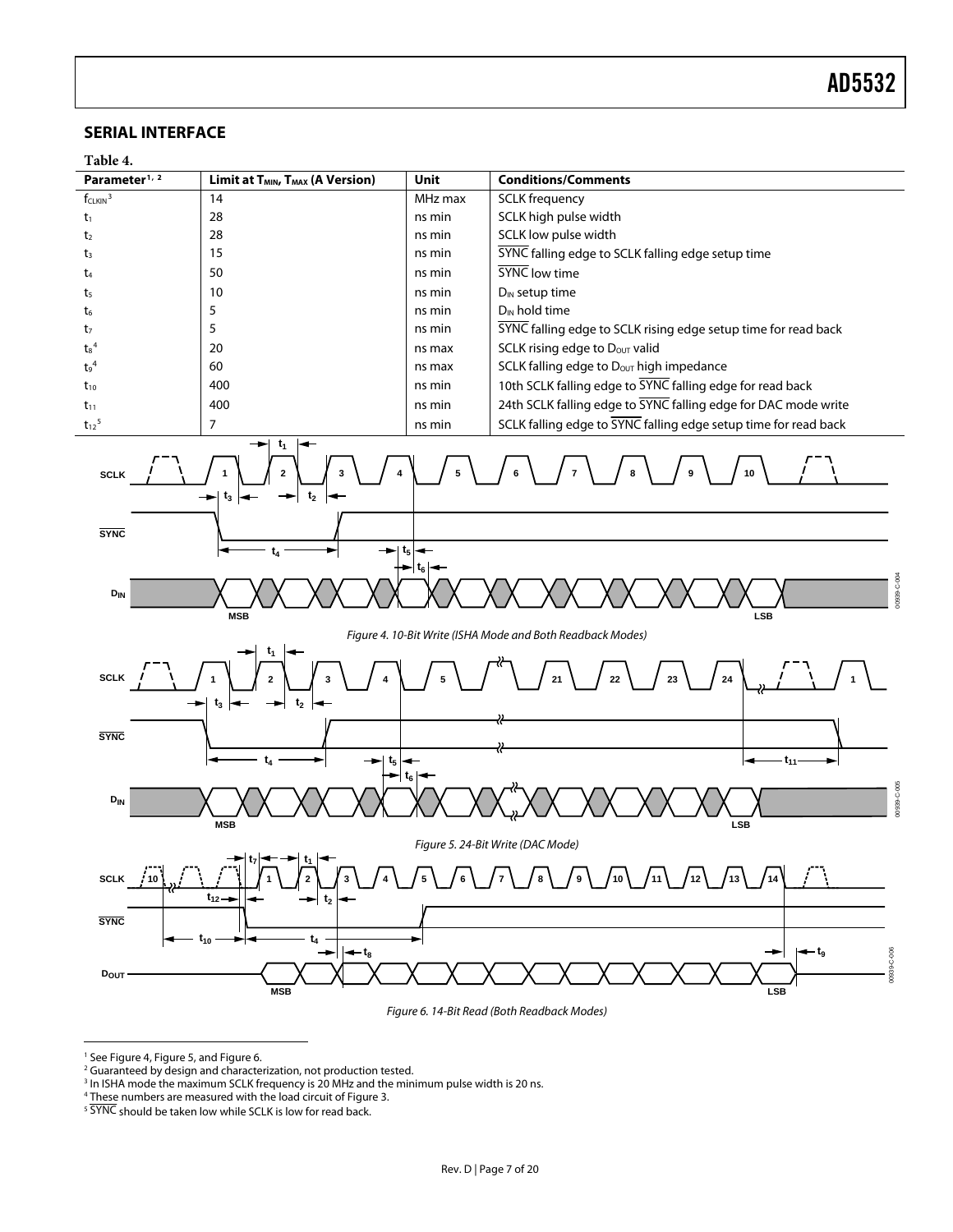# <span id="page-7-1"></span><span id="page-7-0"></span>ABSOLUTE MAXIMUM RATINGS

 $T_A = 25$ °C unless otherwise noted.

#### **Table 5.**

| Parameter <sup>1</sup>                                                     | Rating                                          |
|----------------------------------------------------------------------------|-------------------------------------------------|
| V <sub>DD</sub> to AGND                                                    | $-0.3$ V to $+17$ V                             |
| Vss to AGND                                                                | $+0.3$ V to $-17$ V                             |
| $AV_{cc}$ to AGND, DAC GND                                                 | $-0.3$ V to $+7$ V                              |
| DV <sub>cc</sub> to DGND                                                   | $-0.3$ V to $+7$ V                              |
| Digital Inputs to DGND                                                     | $-0.3$ V to DV <sub>cc</sub> + 0.3 V            |
| Digital Outputs to DGND                                                    | $-0.3$ V to DV $cc + 0.3$ V                     |
| REF IN to AGND, DAC GND                                                    | $-0.3$ V to AV <sub>cc</sub> + 0.3 V            |
| V <sub>IN</sub> to AGND, DAC GND                                           | $-0.3$ V to AV $cc + 0.3$ V                     |
| $V_{\text{OUT}}$ 0-31 to AGND                                              | $V_{SS}$ – 0.3 V to $V_{DD}$ + 0.3 V            |
| OFFS IN to AGND                                                            | $V_{SS}$ – 0.3 V to $V_{DD}$ + 0.3 V            |
| OFFS OUT to AGND                                                           | AGND - 0.3 V to $AV_{CC}$ + 0.3 V               |
| <b>AGND to DGND</b>                                                        | $-0.3$ V to $+0.3$ V                            |
| <b>Operating Temperature Range</b>                                         |                                                 |
| Industrial                                                                 | $-40^{\circ}$ C to $+85^{\circ}$ C              |
| Storage Temperature Range                                                  | $-65^{\circ}$ C to $+150^{\circ}$ C             |
| Junction Temperature (T <sub>J</sub> max)                                  | $150^{\circ}$ C                                 |
| 74-Lead CSPBGA Package,                                                    | $41^{\circ}$ C/W                                |
| $\theta_{JA}$ Thermal Impedance                                            |                                                 |
| Reflow Soldering                                                           |                                                 |
| Peak Temperature                                                           |                                                 |
| AD5532ABC-x                                                                | $220^{\circ}$ C                                 |
| AD5532ABCZ-x                                                               | $260^{\circ}$ C                                 |
| Time at Peak Temperature                                                   | 10 sec to 40 sec                                |
| Max Power Dissipation                                                      | $(150^{\circ}C - T_A)/\theta_A$ mW <sup>2</sup> |
| Max Continuous Load Current at<br>T <sub>J</sub> = 70°C, per Channel Group | $15 \text{ mA}^3$                               |

Stresses above those listed under Absolute Maximum Ratings may cause permanent damage to the device. This is a stress rating only; functional operation of the device at these or any other conditions above those indicated in the operational section of this specification is not implied. Exposure to absolute maximum rating conditions for extended periods may affect device reliability.

For higher junction temperatures derate as follows:

| TJ (°C) | <b>Max Continuous Load Current per Group (mA)</b> |
|---------|---------------------------------------------------|
| 70      | 15.5                                              |
| 90      | 9.025                                             |
| 100     | 6.925                                             |
| 110     | 5.175                                             |
| 125     | 3.425                                             |
| 135     | 2.55                                              |
| 150     | 1.5                                               |

#### **ESD CAUTION**



ESD (electrostatic discharge) sensitive device. Charged devices and circuit boards can discharge without detection. Although this product features patented or proprietary protection circuitry, damage may occur on devices subjected to high energy ESD. Therefore, proper ESD precautions should be taken to avoid performance degradation or loss of functionality.

1 Transient currents of up to 100 mA do not cause SCR latch-up.<br><sup>2</sup> This limit includes load power.

<sup>2</sup> This limit includes load power.

<sup>3</sup> This maximum allowed continuous load current is spread over 8 channels and channels are grouped as follows:

Group 1: Channels 3, 4, 5, 6, 7, 8, 9, 10

Group 2: Channels 14, 16, 18, 20. 21, 24, 25, 26 Group 3: Channels 15, 17, 19, 22, 23, 27, 28, 29

Group 4: Channels 0, 1, 2, 11, 12, 13, 30, 31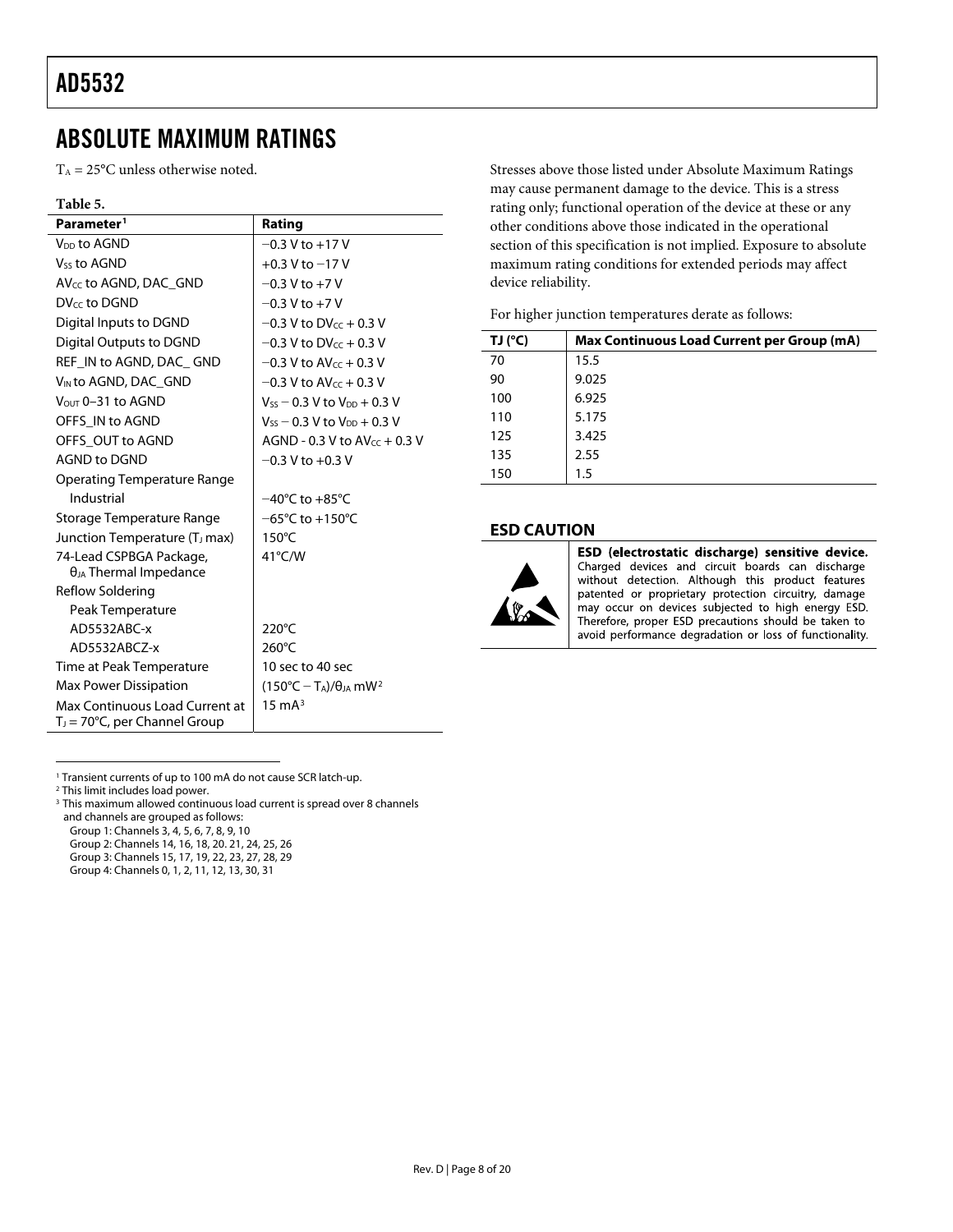# <span id="page-8-0"></span>PIN CONFIGURATION AND FUNCTION DESCRIPTIONS



Figure 7. 74-Lead CSPBGA Ball Configuration

**Table 6. 74-Lead CSPBGA Ball Configuration** 

| <b>CSPBGA Number</b> | <b>Ball Name</b>   | <b>CSPBGA Number</b> | <b>Ball Name</b>   | <b>CSPBGA Number</b> | <b>Ball Name</b>  |
|----------------------|--------------------|----------------------|--------------------|----------------------|-------------------|
| A1                   | Not connected      | C10                  | AV <sub>cc</sub> 1 | J10                  | VO <sub>9</sub>   |
| A2                   | A4                 | C11                  | REF OUT            | J11                  | <b>VO11</b>       |
| A <sub>3</sub>       | A2                 | D <sub>1</sub>       | <b>VO20</b>        | K1                   | <b>VO17</b>       |
| A4                   | A0                 | D <sub>2</sub>       | DAC_GND2           | K <sub>2</sub>       | <b>VO15</b>       |
| A <sub>5</sub>       | CS/SYNC            | D <sub>10</sub>      | AV <sub>CC</sub> 2 | K3                   | <b>VO27</b>       |
| A6                   | <b>DVcc</b>        | D11                  | OFFS_OUT           | K4                   | $V_{SS}$ 3        |
| A7                   | <b>SCLK</b>        | E <sub>1</sub>       | VO <sub>26</sub>   | K5                   | $V_{SS}1$         |
| A8                   | OFFSET SEL         | E <sub>2</sub>       | <b>VO14</b>        | K6                   | $V_{SS}4$         |
| A9                   | <b>BUSY</b>        | E10                  | AGND1              | K7                   | V <sub>DD</sub> 2 |
| A10                  | <b>TRACK/RESET</b> | E11                  | OFFS IN            | K <sub>8</sub>       | VO <sub>2</sub>   |
| A11                  | Not connected      | F <sub>1</sub>       | <b>VO25</b>        | K9                   | VO10              |
| <b>B1</b>            | VO16               | F <sub>2</sub>       | <b>VO21</b>        | K <sub>10</sub>      | <b>VO13</b>       |
| <b>B2</b>            | Not connected      | F10                  | AGND2              | K11                  | <b>VO12</b>       |
| B <sub>3</sub>       | A <sub>3</sub>     | F11                  | VO <sub>6</sub>    | L1                   | Not connected     |
| <b>B4</b>            | A <sub>1</sub>     | G <sub>1</sub>       | <b>VO24</b>        | L2                   | <b>VO28</b>       |
| <b>B5</b>            | <b>WR</b>          | G <sub>2</sub>       | VO <sub>8</sub>    | L <sub>3</sub>       | VO <sub>29</sub>  |
| <b>B6</b>            | <b>DGND</b>        | G10                  | VO <sub>5</sub>    | L4                   | <b>VO30</b>       |
| <b>B7</b>            | $D_{IN}$           | G11                  | VO <sub>3</sub>    | L <sub>5</sub>       | $V_{DD}3$         |
| B8                   | <b>CAL</b>         | H1                   | <b>VO23</b>        | L6                   | $V_{DD}1$         |
| B <sub>9</sub>       | SER/PAR            | H <sub>2</sub>       | <b>VIN</b>         | L7                   | $V_{DD}4$         |
| <b>B10</b>           | <b>DOUT</b>        | H <sub>10</sub>      | VO <sub>4</sub>    | L8                   | <b>VO31</b>       |
| <b>B11</b>           | REF_IN             | H11                  | VO <sub>7</sub>    | L <sub>9</sub>       | VO <sub>0</sub>   |
| C1                   | <b>VO18</b>        | J1                   | <b>VO22</b>        | L <sub>10</sub>      | VO <sub>1</sub>   |
| C <sub>2</sub>       | DAC_GND1           | J <sub>2</sub>       | VO19               | L <sub>11</sub>      | Not connected     |
| C <sub>6</sub>       | Not connected      | J6                   | $V_{SS}$ 2         |                      |                   |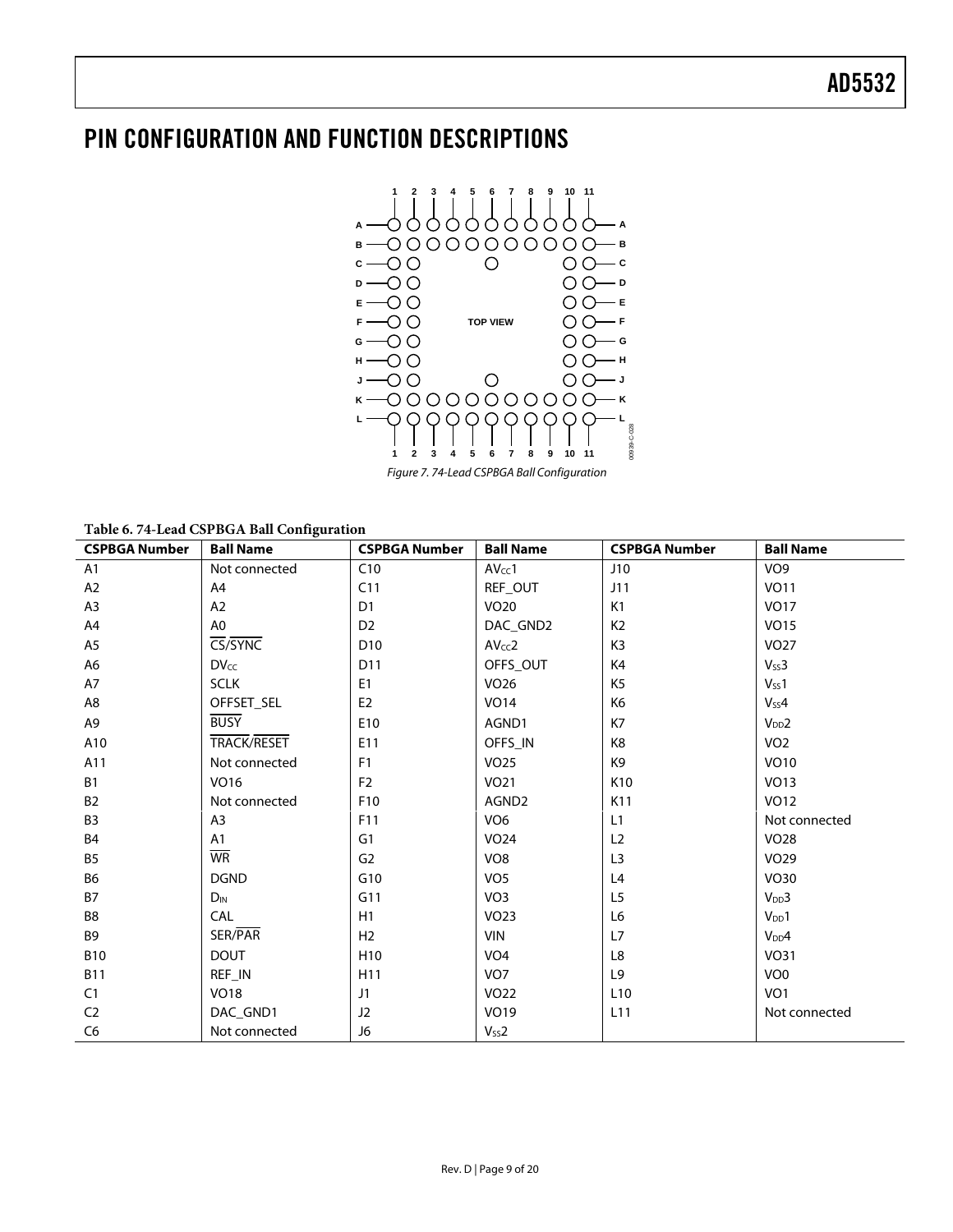<span id="page-9-1"></span><span id="page-9-0"></span> $\overline{a}$ 

# **Table 7. Pin Function Descriptions**

| Pin                    | <b>Function</b>                                                                                                                                                                                                                                                                                                                                                                                                                                                                                                                                                                                                                                                                                                        |
|------------------------|------------------------------------------------------------------------------------------------------------------------------------------------------------------------------------------------------------------------------------------------------------------------------------------------------------------------------------------------------------------------------------------------------------------------------------------------------------------------------------------------------------------------------------------------------------------------------------------------------------------------------------------------------------------------------------------------------------------------|
| $AGND(1-2)$            | Analog GND pins.                                                                                                                                                                                                                                                                                                                                                                                                                                                                                                                                                                                                                                                                                                       |
| $AV_{CC}$ (1-2)        | Analog Supply pins. Voltage range from 4.75 V to 5.25 V.                                                                                                                                                                                                                                                                                                                                                                                                                                                                                                                                                                                                                                                               |
| $V_{DD}$ (1-4)         | V <sub>DD</sub> Supply pins. Voltage range from 8 V to 16.5 V.                                                                                                                                                                                                                                                                                                                                                                                                                                                                                                                                                                                                                                                         |
| $V_{SS}$ (1-4)         | V <sub>SS</sub> Supply pins. Voltage range from -4.75 V to -16.5 V.                                                                                                                                                                                                                                                                                                                                                                                                                                                                                                                                                                                                                                                    |
| <b>DGND</b>            | Digital GND pins.                                                                                                                                                                                                                                                                                                                                                                                                                                                                                                                                                                                                                                                                                                      |
| $DV_{cc}$              | Digital Supply pins. Voltage range from 2.7 V to 5.25 V.                                                                                                                                                                                                                                                                                                                                                                                                                                                                                                                                                                                                                                                               |
| DAC_GND (1-2)          | Reference GND supply for all DACs.                                                                                                                                                                                                                                                                                                                                                                                                                                                                                                                                                                                                                                                                                     |
| REF_IN                 | Reference voltage for Channels 0-31.                                                                                                                                                                                                                                                                                                                                                                                                                                                                                                                                                                                                                                                                                   |
| REF_OUT                | Reference Output Voltage.                                                                                                                                                                                                                                                                                                                                                                                                                                                                                                                                                                                                                                                                                              |
| $V_{OUT}$ (0-31)       | Analog Output Voltages from the 32 channels.                                                                                                                                                                                                                                                                                                                                                                                                                                                                                                                                                                                                                                                                           |
| <b>V<sub>IN</sub></b>  | Analog Input Voltage. Connect this to AGND if operating in DAC mode only.                                                                                                                                                                                                                                                                                                                                                                                                                                                                                                                                                                                                                                              |
| A4-A1, A0              | Parallel Interface: 5 address pins for 32 channels. A4 = MSB of channel address. A0 = LSB. Internal pull-up devices on these<br>logic inputs. Therefore, they can be left floating and default to a logic high condition.                                                                                                                                                                                                                                                                                                                                                                                                                                                                                              |
| <b>CAL</b>             | Parallel Interface: Control input that allows all 32 channels to acquire VIN simultaneously. Internal pull-down devices on<br>these logic inputs. Therefore, they can be left floating and default to a logic low condition                                                                                                                                                                                                                                                                                                                                                                                                                                                                                            |
| CS/SYNC                | This is the active low Chip Select pin for the parallel interface and the Frame Synchronization pin for the serial interface.                                                                                                                                                                                                                                                                                                                                                                                                                                                                                                                                                                                          |
| $\overline{\text{WR}}$ | Parallel interface: Write pin; active low. This is used in conjunction with the $\overline{CS}$ pin to address the device using the parallel<br>interface. Internal pull-down devices on these logic inputs. Therefore, they can be left floating and default to a logic low<br>condition.                                                                                                                                                                                                                                                                                                                                                                                                                             |
| OFFSET_SEL             | Parallel interface: Offset Select pin; active high. This is used to select the offset channel. Internal pull-down devices on<br>these logic inputs. Therefore, they can be left floating and default to a logic low condition                                                                                                                                                                                                                                                                                                                                                                                                                                                                                          |
| <b>SCLK</b>            | Serial Clock Input for Serial Interface. This operates at clock speeds up to 14 MHz (20 MHz in ISHA mode).                                                                                                                                                                                                                                                                                                                                                                                                                                                                                                                                                                                                             |
| $D_{IN}$               | Data Input for Serial Interface. Data must be valid on the falling edge of SCLK. Internal pull-up devices on these logic<br>inputs. Therefore, they can be left floating and default to a logic high condition.                                                                                                                                                                                                                                                                                                                                                                                                                                                                                                        |
| DOUT                   | Output from the DAC registers for read back. Data is clocked out on the rising edge of SCLK and is valid on the falling<br>edge of SCLK.                                                                                                                                                                                                                                                                                                                                                                                                                                                                                                                                                                               |
| SER/PAR                | This pin allows the user to select whether the serial or parallel interface is used. If the pin is tied low, the parallel interface<br>is used. If it is tied high, the serial interface is used. Internal pull-down devices on these logic inputs. Therefore, they can<br>be left floating and default to a logic low condition.                                                                                                                                                                                                                                                                                                                                                                                      |
| OFFS_IN                | Offset Input. The user can supply a voltage here to offset the output span. OFFS_OUT can also be tied to this pin if the<br>user wants to drive this pin with the offset channel.                                                                                                                                                                                                                                                                                                                                                                                                                                                                                                                                      |
| OFFS_OUT               | Offset Output. This is the acquired/programmed offset voltage which can be tied to OFFS_IN to offset the span.                                                                                                                                                                                                                                                                                                                                                                                                                                                                                                                                                                                                         |
| <b>BUSY</b>            | This output tells the user when the input voltage is being acquired. It goes low during acquisition and returns high when<br>the acquisition operation is complete.                                                                                                                                                                                                                                                                                                                                                                                                                                                                                                                                                    |
| <b>TRACK/RESET</b>     | If this input is held high, V <sub>IN</sub> is acquired once the channel is addressed. While it is held low, the input to the gain/offset<br>stage is switched directly to $V_{IN}$ . The addressed channel begins to acquire $V_{IN}$ on the rising edge of TRACK. See TRACK<br>Input section for further information. This input can also be used as a means of resetting the complete device to its<br>power-on-reset conditions. This is achieved by applying a low-going pulse of between 90 ns and 200 ns to this pin. See<br>section on RESET Function for further details. Internal pull-up devices on these logic inputs. Therefore, they can be left<br>floating and default to a logic high condition.<br>۸ |



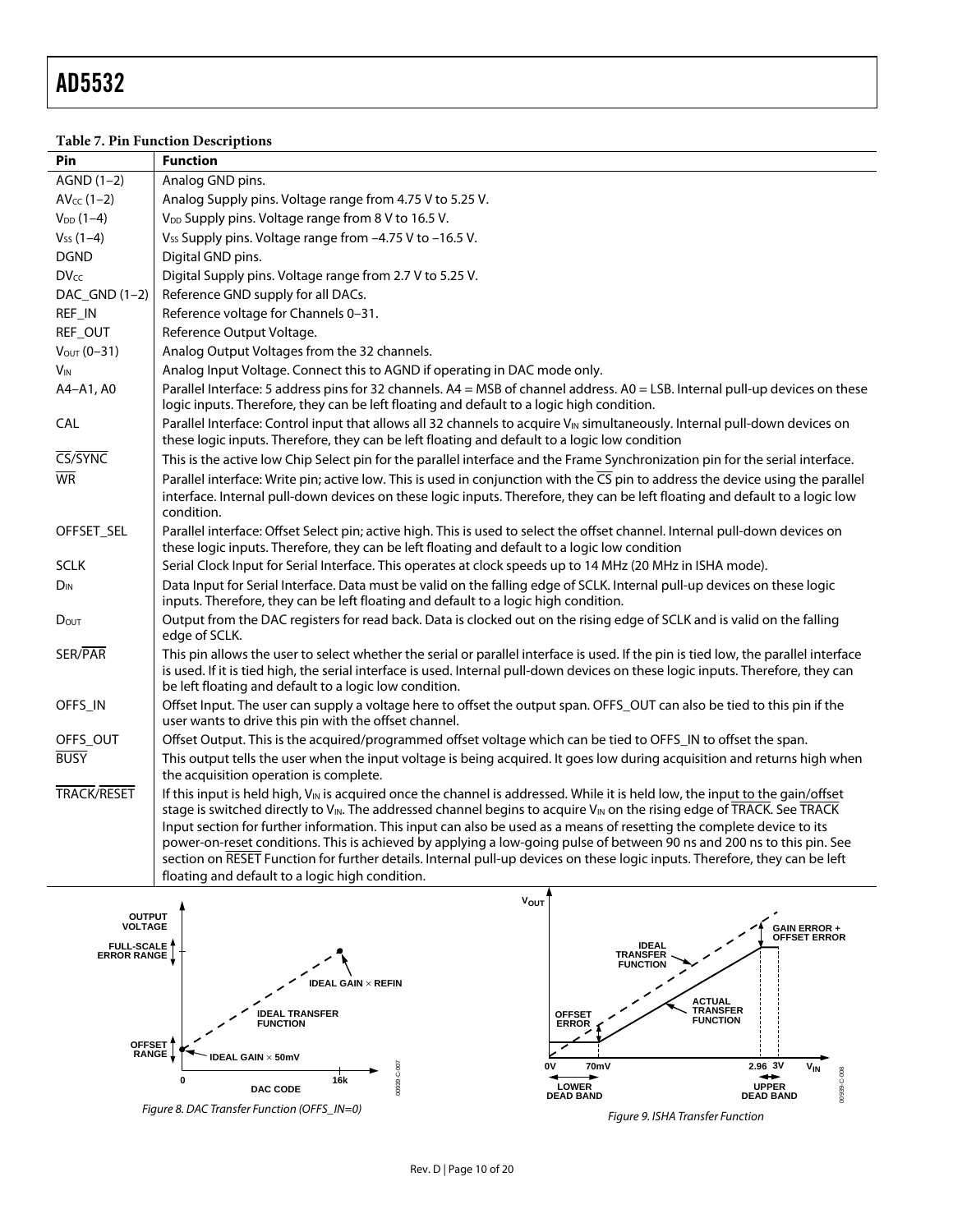# <span id="page-10-1"></span><span id="page-10-0"></span>**TERMINOLOGY**

# **DAC MODE**

#### **Integral Nonlinearity (INL)**

This is a measure of the maximum deviation from a straight line passing through the endpoints of the DAC transfer function. It is expressed as a percentage of full-scale span.

#### **Differential Nonlinearity (DNL)**

This is the difference between the measured change and the ideal 1 LSB change between any two adjacent codes. A specified DNL of ±1 LSB maximum ensures monotonicity.

#### **Offset**

Offset is a measure of the output with all zeros loaded to the DAC and OFFS\_IN =  $0.$  Because the DAC is lifted off the ground by approximately 50 mV, this output is typically

 $V_{OUT} = Gain \times 50$  mV

#### **Full-Scale Error**

This is a measure of the output error with all 1s loaded to the DAC. It is expressed as a percentage of full-scale range. See [Figure 8](#page-9-0). It is calculated as

 $Full-Scale Error = V_{OUT(Full-Scale)} - (Ideal Gain \times REFIN)$ 

where

*Ideal Gain* = 3.52 for AD5532 − 1/−3/−5

*Ideal Gain* = 7 for AD5532 – 2

## **Output Settling Time**

This is the time taken from when the last data bit is clocked into the DAC until the output has settled to within ±0.39%.

#### **OFFS\_IN Settling Time**

The time taken from a 0 V to 3 V step change in input voltage on OFFS\_IN until the output has settled to within ±0.39%.

#### **Digital-to-Analog Glitch Impulse**

This is the area of the glitch injected into the analog output when the code in the DAC register changes state. It is specified as the area of the glitch in nV-secs when the digital code is changed by 1 LSB at the major carry transition (011 . . . 11 to  $100...00$  or  $100...00$  to  $011...11$ .

## **Digital Crosstalk**

This is the glitch impulse transferred to the output of one DAC at midscale while a full-scale code change (all 1s to all 0s and vice versa) is written to another DAC. It is expressed in nV-secs.

#### **Analog Crosstalk**

This is the area of the glitch transferred to the output ( $V<sub>OUT</sub>$ ) of one DAC due to a full-scale change in the output  $(V<sub>OUT</sub>)$  of another DAC. The area of the glitch is expressed in nV-secs.

## **Digital Feedthrough**

This is a measure of the impulse injected into the analog outputs from the digital control inputs when the part is not being written to, i.e.,  $\overline{CS/SYNC}$  is high. It is specified in nV-secs and is measured with a worst-case change on the digital input pins, for example, from all 0s to all 1s and vice versa.

## **Output Noise Spectral Density**

This is a measure of internally generated random noise. Random noise is characterized as a spectral density (voltage per root Hertz). It is measured by loading all DACs to midscale and measuring noise at the output. It is measured in  $nV/(\sqrt{Hz})$ .

#### **Output Temperature Coefficient**

This is a measure of the change in analog output with changes in temperature. It is expressed in ppm/°C.

### **DC Power-Supply Rejection Ratio (PSRR)**

DC power-supply rejection ratio is a measure of the change in analog output for a change in supply voltage ( $V_{DD}$  and  $V_{SS}$ ). It is expressed in dBs.  $V_{DD}$  and  $V_{SS}$  are varied  $\pm 5\%$ .

#### **DC Crosstalk**

This is the DC change in the output level of one DAC at midscale in response to a full-scale code change (all 0s to all 1s and vice versa) and an output change of all other DACs. It is expressed in μV.

## **ISHA MODE**

#### **V<sub>IN</sub>** to V<sub>OUT</sub> Nonlinearity

The measure of the maximum deviation from a straight line passing through the endpoints of the  $V_{IN}$  versus  $V_{OUT}$  transfer function. It is expressed as a percentage of the full-scale span.

#### **Offset Error**

This is a measure of the output error when  $V_{IN} = 70$  mV. Ideally, with  $V_{IN} = 70$  mV:

 $V_{OUT} = (Gain \times 70) - ((Gain - 1) \times V_{OFFS-N} )$  *INV* 

Offset error is a measure of the difference between  $V<sub>OUT</sub>$  (actual) and  $\mathrm{V_{OUT}}$  (ideal). It is expressed in mV and can be positive or negative. See [Figure 9.](#page-9-1)

#### **Gain Error**

This is a measure of the span error of the analog channel. It is the deviation in slope of the transfer function expressed in mV. See [Figure 9.](#page-9-1) It is calculated as

```
Gain Error =
```
*Actual Full-Scale Output − Ideal Full-Scale Output − Offset Error* 

where:

 $Ideal Full-Scale Output = Gain \times 2.96 - ((Gain - 1) \times V_{OEES - IN})$ 

## **AC Crosstalk**

This is the area of the glitch that occurs on the output of one channel while another channel is acquiring. It is expressed in nV-secs.

#### **Output Settling Time**

This is the time taken from when BUSY goes high to when the output has settled to ±0.018%.

#### **Acquisition Time**

This is the time taken for the  $V_{IN}$  input to be acquired. It is the length of time that BUSY stays low.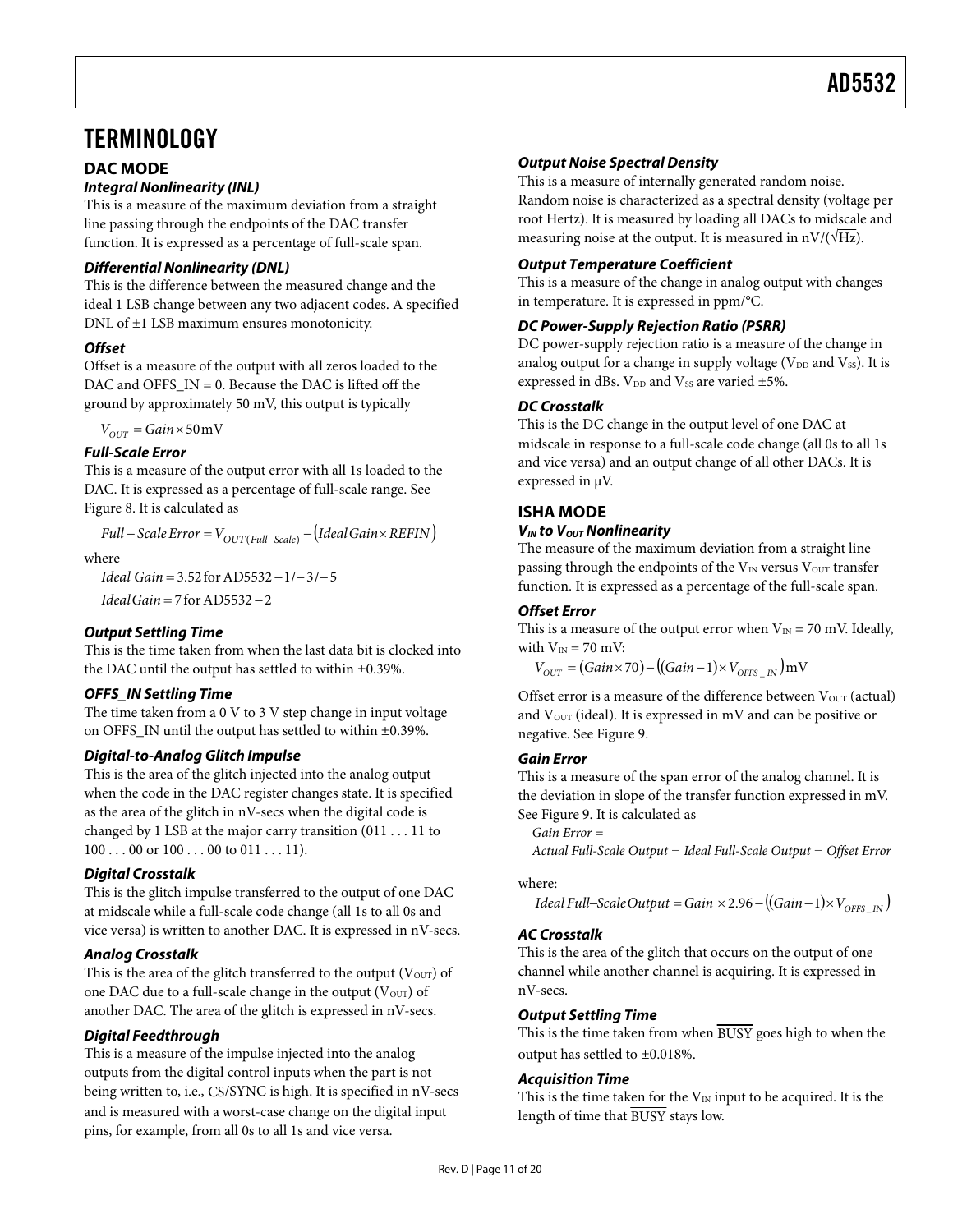# <span id="page-11-0"></span>TYPICAL PERFORMANCE CHARACTERISTICS







Figure 11. INL Error an DNL Error vs. Temperature



Figure 12. Vout vs. Temperature



Figure 13. Vout Source and Sink Capability



**TIME BASE (2**μ**s/DIV)**





**TIME BASE (50ns/DIV)**

Figure 15. Major Code Transition Glitch Impulse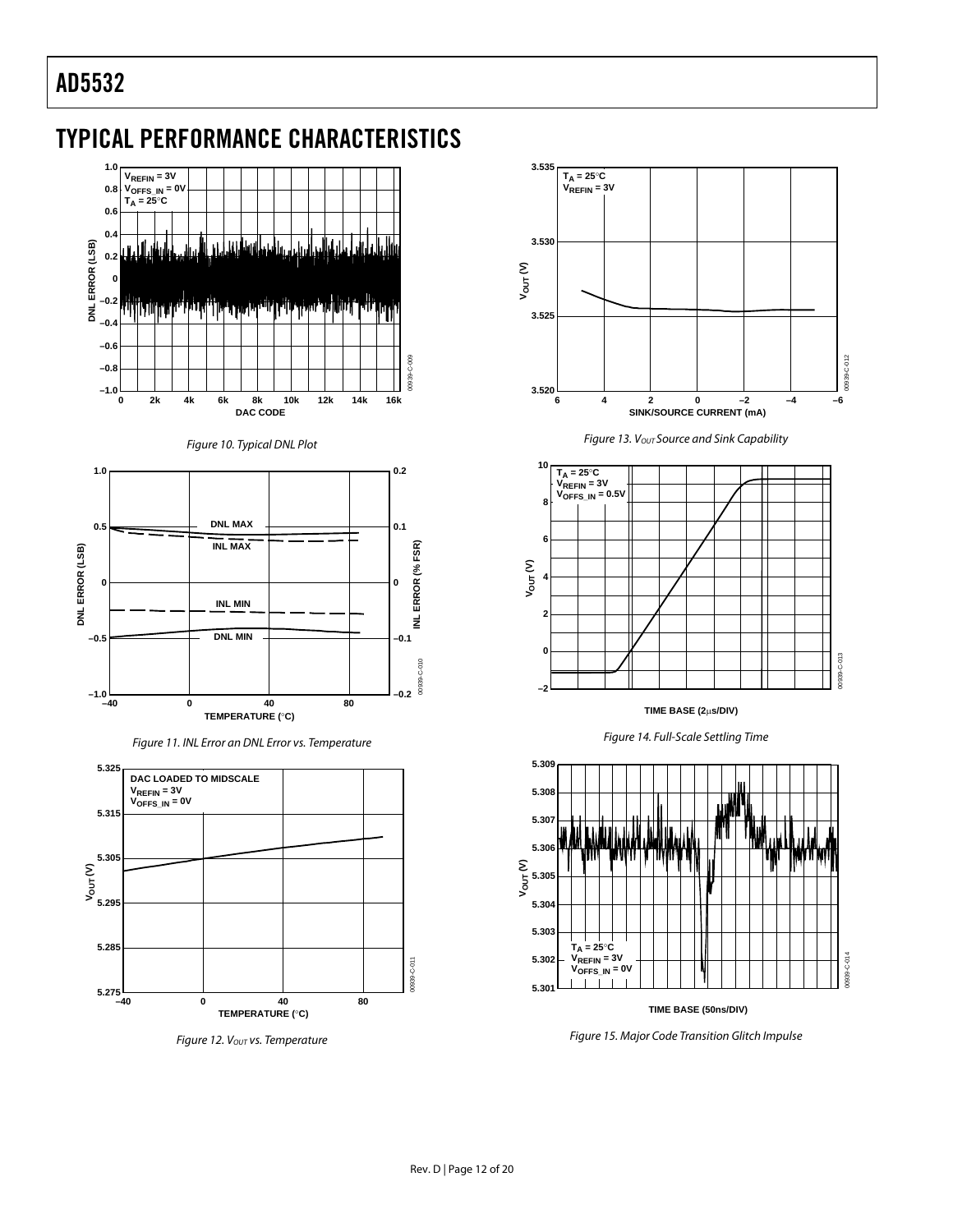

Figure 16. VIN to Vout Accuracy after Offset and Gain Adjustment (ISHA Mode)



Figure 17. Acquisition Time and Output Settling Time (ISHA Mode)



Figure 18. ISHA-Mode Repeatability (64 k Acquisitions)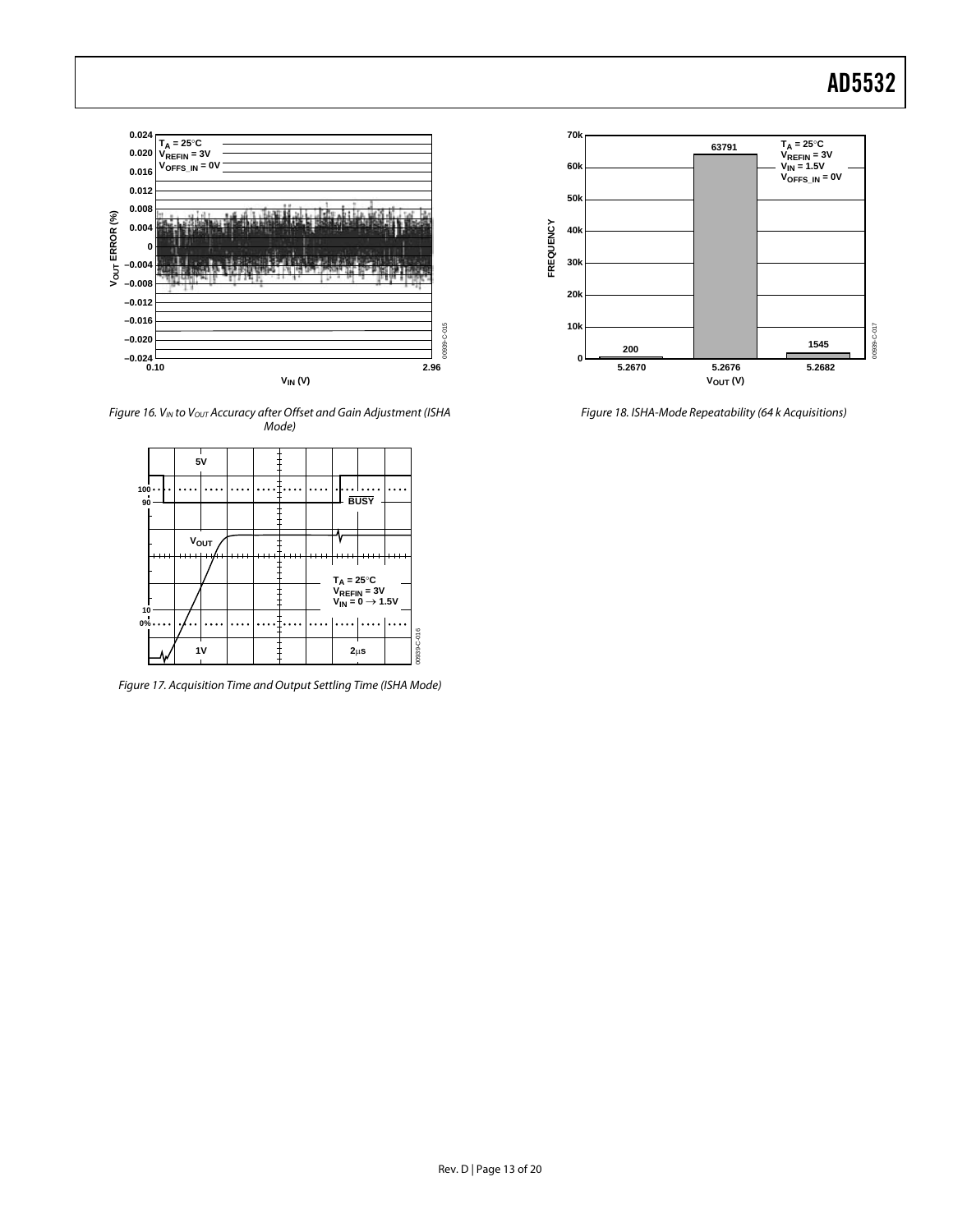# <span id="page-13-2"></span><span id="page-13-0"></span>FUNCTIONAL DESCRIPTION

The AD5532 consists of 32 DACs and an ADC (for ISHA mode) in a single package. In DAC mode, a 14-bit digital word is loaded into one of the 32 DAC Registers via the serial interface. This is then converted (with gain and offset) into an analog output voltage ( $V<sub>OUT</sub>0-V<sub>OUT</sub>31$ ).

To update a DAC's output voltage, the required DAC is addressed via the serial port. When the DAC address and code have been loaded, the selected DAC converts the code.

At power-on, all the DACs, including the offset channel, are loaded with zeros. Each of the 33 DACs is offset internally by 50 mV (typ) from GND, so the outputs  $V_{OUT}$  0 to  $V_{OUT}$  31 are 50 mV (typ) at power-on if the OFFS\_IN pin is driven directly by the on-board offset channel (OFFS\_OUT), i.e. if OFFS\_IN is 50 mV,  $V_{OUT} = (Gain \times V_{DAC}) - (Gain - 1) \times V_{OFFS\_IN} = 50$  mV.

# **OUTPUT BUFFER STAGE—GAIN AND OFFSET**

The function of the output buffer stage is to translate the 50 mV–3 V output of the DAC to a wider range. This is done by gaining up the DAC output by 3.52/7 and offsetting the voltage by the voltage on OFFS\_IN pin.

#### **AD5532-1/AD5532-3/AD5532-5:**

 $V_{OUT} = 3.52 \times V_{DAC} - 2.52 \times V_{OFFS}$  <sub>IN</sub>

#### **AD5532-2:**

 $V_{OUT}$  = 7 ×  $V_{DAC}$  – 6 ×  $V_{OFFS}$  *IN VDAC* is the output of the DAC. *VOFFS\_IN* is the voltage at the OFFS\_IN pin.

The following table shows how the output range on  $V<sub>OUT</sub>$  relates to the offset voltage supplied by the user.

<span id="page-13-1"></span>

| VOFFS IN<br>(V) | <b>V</b> <sub>DAC</sub><br>(V) | <b>Vout</b><br>$(AD5532-1/-3/-5)$ | <b>V</b> <sub>out</sub><br>(AD5532-2) |
|-----------------|--------------------------------|-----------------------------------|---------------------------------------|
| 0.5             | $0.05$ to 3                    | $-1.26$ to $+9.3$                 | Headroom limited                      |
|                 | $0.05$ to 3                    | $-2.52$ to $+8.04$                | $-6$ to $+15$                         |

 $\rm V_{\rm OUT}$  is limited only by the headroom of the output amplifiers. V<sub>OUT</sub> must be within maximum ratings.

# **OFFSET VOLTAGE CHANNEL**

<span id="page-13-3"></span>The offset voltage can be externally supplied by the user at OFFS\_IN or it can be supplied by an additional offset voltage channel on the device itself. The offset can be set up in two ways. In ISHA mode, the required offset voltage is set up on  $V_{IN}$ and acquired by the offset channel. In DAC mode, the code corresponding to the offset value is loaded directly into the offset DAC. This offset channel's DAC output is directly connected to OFFS\_OUT. By connecting OFFS\_OUT to

OFFS\_IN this offset voltage can be used as the offset voltage for the 32 output amplifiers. It is important to choose the offset so that  $V<sub>OUT</sub>$  is within maximum ratings.

# **RESET FUNCTION**

The reset function on the AD5532 can be used to reset all nodes on this device to their power-on reset condition. This is implemented by applying a low-going pulse of between 90 ns and 200 ns to the TRACK/RESETpin on the device. If the applied pulse is less than 90 ns, it is assumed to be a glitch and no operation takes place. If the applied pulse is wider than 200 ns, this pin adopts its track function on the selected channel,  $V_{IN}$  is switched to the output buffer, and an acquisition on the channel does not occur until a rising edge of TRACK.

# **ISHA MODE**

In ISHA mode, the input voltage  $V_{\text{IN}}$  is sampled and converted into a digital word. The noninverting input to the output buffer (gain and offset stage) is tied to  $V_{IN}$  during the acquisition period to avoid spurious outputs, while the DAC acquires the correct code. This is completed in 16 μs max. The updated DAC output then assumes control of the output voltage. The output voltage of the DAC is connected to the noninverting input of the output buffer. Because the channel output voltage is effectively the output of a DAC, there is no droop associated with it. As long as power is maintained to the device, the output voltage is constant until this channel is addressed again. Because the internal DACs are offset by 70 mV (max) from GND, the minimum  $V_{IN}$  in ISHA mode is 70 mV. The maximum  $V_{IN}$  is 2.96 V due to the upper dead band of 40 mV (max).

# **ANALOG INPUT (ISHA MODE)**

[Figure 19](#page-13-3) shows the equivalent analog input circuit. The Capacitor C1 is typically 20 pF and can be attributed to pin capacitance and 32 off-channels. When a channel is selected, an extra 7.5 pF (typ) is switched in. This Capacitor C2 is charged to the previously acquired voltage on that particular channel so it must charge/discharge to the new level. The external source must be able to charge/discharge this additional capacitance within 1  $\mu$ s–2  $\mu$ s of channel selection so that V<sub>IN</sub> can be acquired accurately. Thus, a low impedance source is suggested.



Large source impedances significantly affect the performance of the ADC. An input buffer amplifier may be required.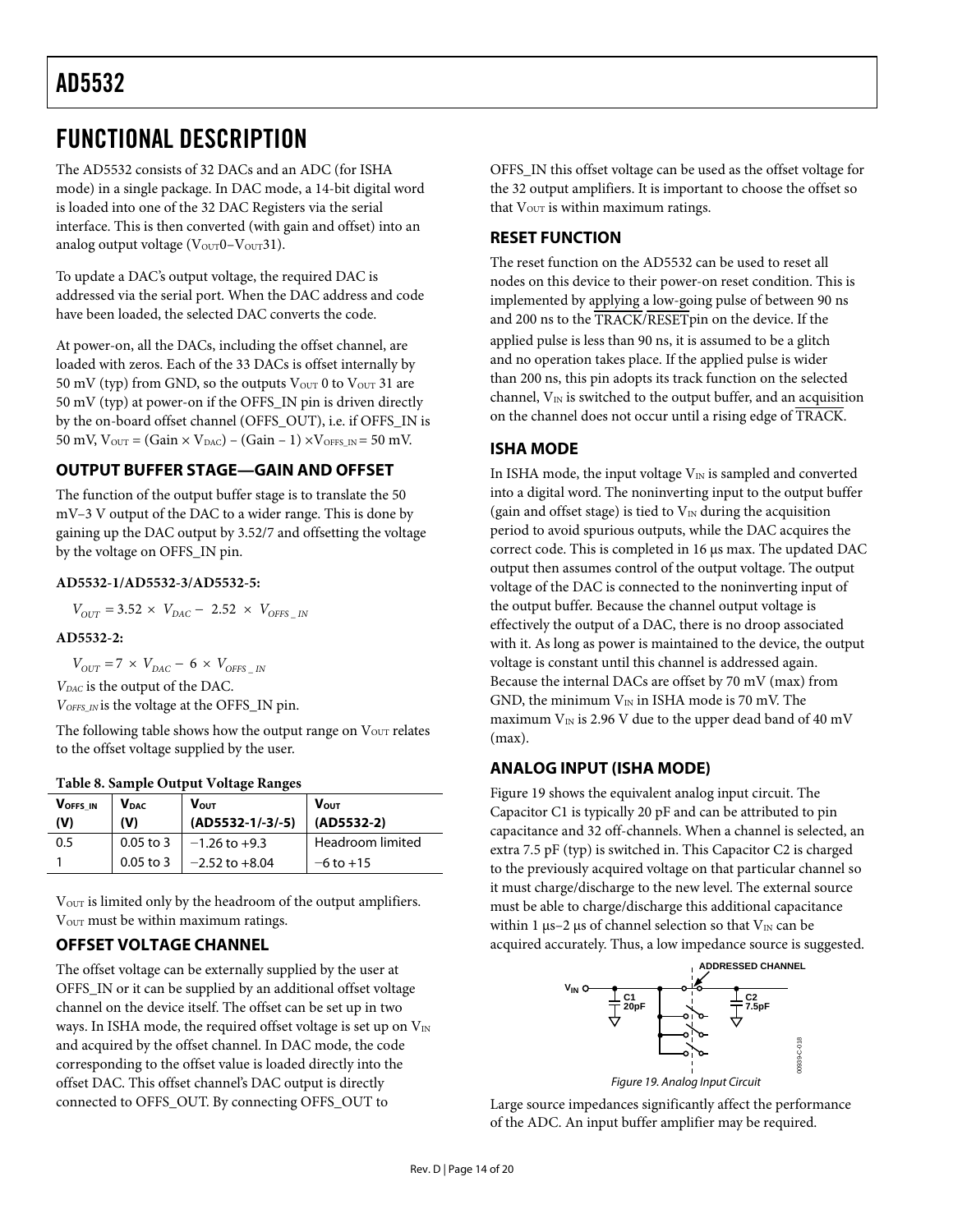# <span id="page-14-0"></span>**TRACK FUNCTION (ISHA MODE)**

Typically in ISHA mode of operation TRACK is held high and the channel begins to acquire when it is addressed. However, if TRACK is low when the channel is addressed,  $V_{\text{IN}}$  is switched to the output buffer and an acquisition on the channel does not occur until a rising edge of TRACK. At this stage, the BUSY pin goes low until the acquisition is complete, at which point the DAC assumes control of the voltage to the output buffer and  $V_{IN}$ is free to change again without affecting this output value.

This is useful in an application where the user wants to ramp up  $V_{\text{IN}}$  until  $V_{\text{OUT}}$  reaches a particular level (see [Figure 20](#page-14-1)).  $V_{\text{IN}}$ does not need to be acquired continuously while it is ramping up. TRACK can be kept low and only when Vour has reached its desired voltage is TRACK brought high. At this stage, the acquisition of  $V_{IN}$  begins.

In the example shown, a desired voltage is required on the output of the pin driver. This voltage is represented by one input to a comparator. The microcontroller/microprocessor ramps up the input voltage on  $V_{IN}$  through a DAC. TRACK is kept low while the voltage on  $V_{\text{IN}}$  ramps up so that  $V_{\text{IN}}$  is not continually acquired. When the desired voltage is reached on the output of the pin driver, the comparator output switches. The μC/μP then knows what code is required to be input to obtain the desired voltage at the DUT. The TRACK input is now brought high and the part begins to acquire  $V_{IN}$ . At this stage  $\overline{BUSY}$  goes low until  $V_{IN}$  has been acquired. The output buffer is then switched from  $V_{IN}$  to the output of the DAC.

# <span id="page-14-2"></span>**MODES OF OPERATION**

The AD5532 can be used in four different modes of operation. These modes are set by two mode bits, the first two bits in the serial word.

#### **Table 9. Modes of Operation**

| Mode Bit 1 | Mode Bit 2 | <b>Operating Mode</b> |  |
|------------|------------|-----------------------|--|
|            |            | <b>ISHA</b> mode      |  |
|            |            | DAC mode              |  |
|            |            | Acquire and Read Back |  |
|            |            | <b>Read Back</b>      |  |

#### **1. ISHA Mode**

In this mode, a channel is addressed and that channel acquires the voltage on  $V_{IN}$ . This mode requires a 10-bit write (see Figure [21](#page-15-1)a) to address the relevant channel  $(V<sub>OUT</sub>0-V<sub>OUT</sub>31, offset)$ channel or all channels). MSB is written first.

#### **2. DAC Mode**

In this standard mode, a selected DAC register is loaded serially. This requires a 24-bit write (10 bits to address the relevant DAC plus an extra 14 bits of DAC data). MSB is written first. The user must allow 400 ns (min) between successive writes in DAC mode.

#### **3. Acquire and Readback Mode**

This mode allows the user to acquire  $V_{IN}$  and read back the data in a particular DAC register. The relevant channel is addressed (10-bit write, MSB first) and  $V_{IN}$  is acquired in 16 μs (max). Following the acquisition, after the next falling edge of SYNC, the data in the relevant DAC register is clocked out onto the DOUT line in a 14-bit serial format. The full acquisition time must elapse before the DAC register data can be clocked out.

#### **4. Readback Mode**

Again, this is a Readback mode but no acquisition is performed. The relevant channel is addressed (10-bit write, MSB first) and on the next falling edge of SYNC, the data in the relevant DAC register is clocked out onto the D<sub>OUT</sub> line in a 14-bit serial format. The user must allow 400 ns (min) between the last SCLK falling edge in the 10-bit write and the falling edge of SYNC in the 14-bit read back. The serial write and read words can be seen in [Figure 21](#page-15-1).

This feature allows the user to read back the DAC register code of any of the channels. In DAC mode, this is useful in verification of write cycles. In ISHA mode, readback is useful if the system has been calibrated and the user wants to know what code in the DAC corresponds to a desired voltage on Vour. If this voltage is required again, the user can input the code directly to the DAC register without going through the acquisition sequence.

<span id="page-14-1"></span>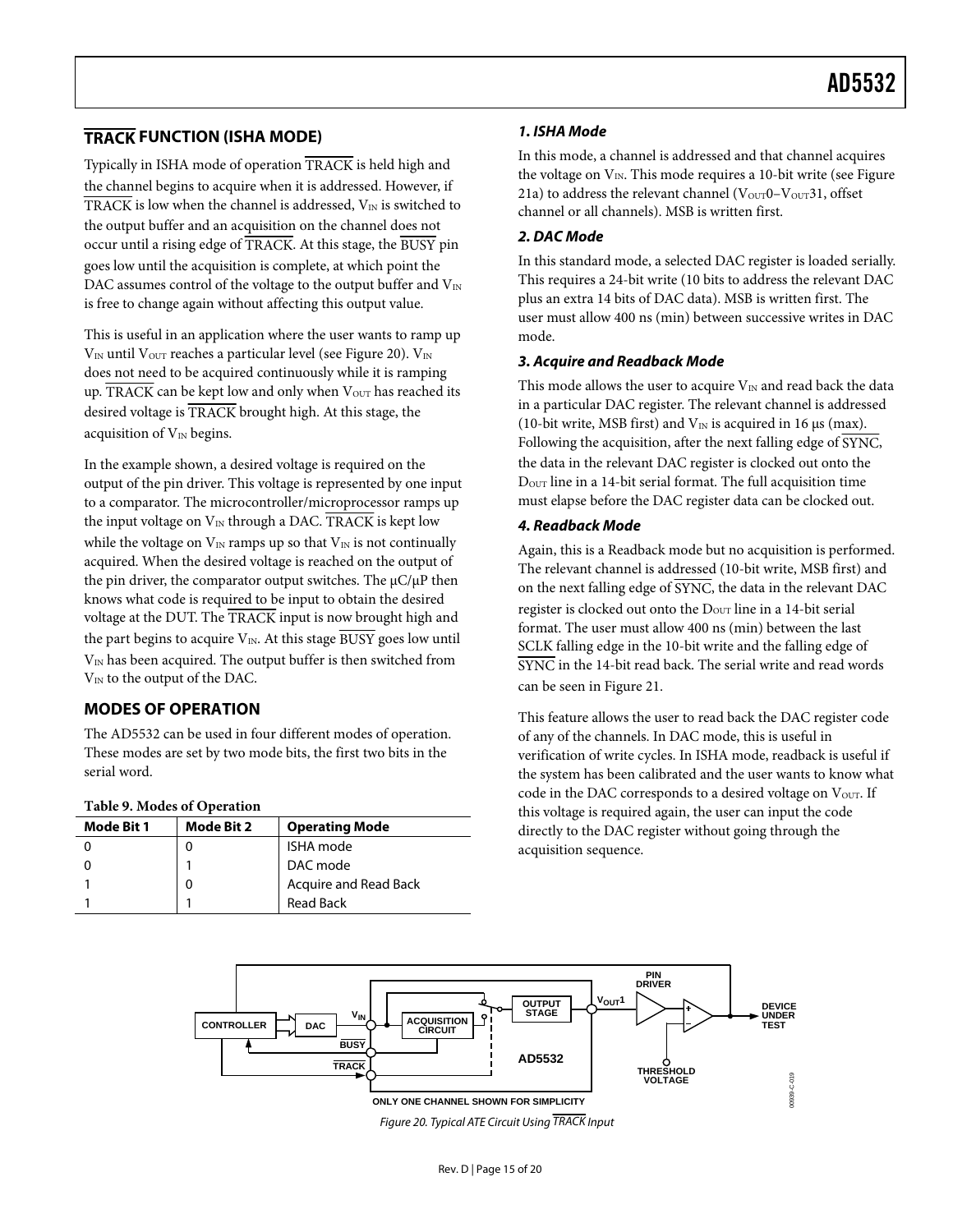# <span id="page-15-0"></span>**SERIAL INTERFACE**

The serial interface allows easy interfacing to most microcontrollers and DSPs, such as the PIC16C, PIC17C, QSPI, SPI, DSP56000, TMS320, and ADSP-21xx, without the need for any glue logic. When interfacing to the 8051, the SCLK must be inverted. The Microprocessor Interfacing section explains how to interface to some popular DSPs and microcontrollers. [Figure](#page-6-2)  [4,](#page-6-2) [Figure 5,](#page-6-3) and [Figure 6](#page-6-1) show the timing diagram for a serial read and write to the AD5532. The serial interface works with both a continuous and a noncontinuous serial clock. The first falling edge of  $\overline{\text{SYNC}}$  resets a counter that counts the number of serial clocks to ensure the correct number of bits are shifted in and out of the serial shift registers. Any further edges on SYNC are ignored until the correct number of bits are shifted in or out. Once the correct number of bits for the selected mode has been shifted in or out, the SCLK is ignored. In order for another serial transfer to take place the counter must be reset by the falling edge of SYNC.

In readback, the first rising SCLK edge after the falling edge of SYNC causes D<sub>OUT</sub> to leave its high impedance state and data is clocked out onto the D<sub>OUT</sub> line and also on subsequent SCLK rising edges. The  $D_{\text{OUT}}$  pin goes back into a high impedance state on the falling edge of the 14th SCLK. Data on the  $D_{IN}$  line is latched in on the first SCLK falling edge after the falling edge of the SYNC signal and on subsequent SCLK falling edges. During read-back  $D_{IN}$  is ignored. The serial interface does

not shift data in or out until it receives the falling edge of the SYNC signal.

| Table 10                  |                                                                                                                                                                                                                                                                                                                                    |
|---------------------------|------------------------------------------------------------------------------------------------------------------------------------------------------------------------------------------------------------------------------------------------------------------------------------------------------------------------------------|
| Pin                       | <b>Description</b>                                                                                                                                                                                                                                                                                                                 |
| SER/PAR                   | This pin is tied high to enable the serial interface<br>and to disable the parallel interface. The serial<br>interface is controlled by the four pins that follow.                                                                                                                                                                 |
| SYNC,                     | Standard 3-wire interface pins. The SYNC pin is                                                                                                                                                                                                                                                                                    |
| D <sub>IN</sub> , SCLK    | shared with the $\overline{CS}$ function of the parallel interface.                                                                                                                                                                                                                                                                |
| DOUT                      | Data Out pin for reading back the contents of the<br>DAC registers. The data is clocked out on the rising<br>edge of SCLK and is valid on the falling edge of<br>SCI K.                                                                                                                                                            |
| Mode<br><b>Bits</b>       | The four different modes of operation are described<br>in the Modes of Operation section.                                                                                                                                                                                                                                          |
| Cal Bit                   | In DAC mode, this is a test bit. When high, it loads all<br>Os or all 1s to the 32 DACs simultaneously. In ISHA<br>mode, all 32 channels acquire $V_{IN}$ at the same time<br>when this bit is high. In ISHA mode, the acquisition<br>time is then 45 µs (typ) and accuracy may be<br>reduced. This bit is set low for normal use. |
| Offset Sel<br><b>Bit</b>  | If this is set high, the offset channel is selected and<br>Bits A4-A0 are ignored.                                                                                                                                                                                                                                                 |
| <b>Test Bit</b>           | Must be set low for correct operation of the part.                                                                                                                                                                                                                                                                                 |
| $A4 - A0$                 | Used to address any one of the 32 channels<br>$(A4 = MSB of address, AO = LSB).$                                                                                                                                                                                                                                                   |
| DB13-<br>D <sub>B</sub> O | Used to write a 14-bit word into the addressed DAC<br>register. Only valid when in DAC mode.                                                                                                                                                                                                                                       |

<span id="page-15-1"></span>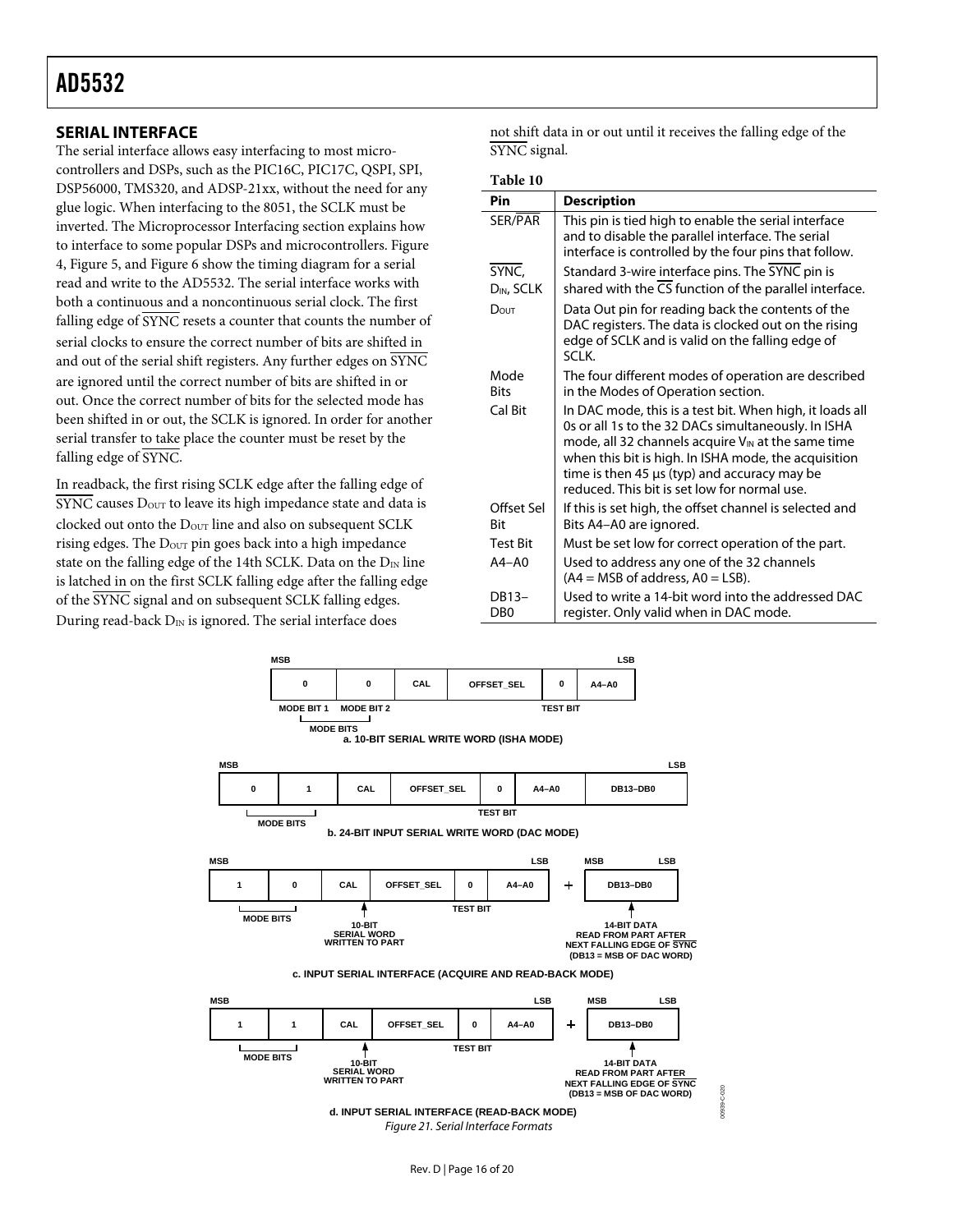# <span id="page-16-1"></span><span id="page-16-0"></span>**PARALLEL INTERFACE (ISHA MODE ONLY)**

The SER/PAR bit must be tied low to enable the parallel interface and disable the serial interface. The parallel interface is controlled by nine pins, as described in [Table 11](#page-16-2).

**Table 11.** 

<span id="page-16-4"></span><span id="page-16-2"></span>

| Pin        | <b>Description</b>                                                                                                                                                                                    |
|------------|-------------------------------------------------------------------------------------------------------------------------------------------------------------------------------------------------------|
| ਨ          | Active low package select pin. This pin is shared<br>with the SYNC function for the serial interface.                                                                                                 |
| <b>WR</b>  | Active low write pin. The values on the address<br>pins are latched on a rising edge of WR.                                                                                                           |
| $A4 - A0$  | Five address pins $(A4 = MSB$ of address,<br>$AO = LSB$ ). These are used to address the<br>relevant channel (out of a possible 32).                                                                  |
| OFFSET SEL | Offset select pin. This has the same function as<br>the Offset Sel bit in the serial interface. When it<br>is high, the offset channel is addressed. The<br>address on A4-A0 is ignored in this case. |
| CAL        | When this pin is high, all 32 channels acquire<br>VIN simultaneously. The acquisition time is then<br>45 µs (typ) and accuracy may be reduced.                                                        |

#### **MICROPROCESSOR INTERFACING**

#### **AD5532 to ADSP-21xx Interface**

ADSP-21xx DSPs are easily interfaced to the AD5532 without the need for extra logic.

A data transfer is initiated by writing a word to the TX register after the SPORT has been enabled. In a write sequence, data is clocked out on each rising edge of the DSP serial clock and clocked into the AD5532 on the falling edge of its SCLK. In readback, 16 bits of data are clocked out of the AD5532 on each rising edge of SCLK and clocked into the DSP on the rising edge of SCLK. D<sub>IN</sub> is ignored. The valid 14 bits of data is centered in the 16-bit RX register in this configuration. The SPORT Control register should be set up as in [Table 12](#page-16-3).

#### **Table 12.**

<span id="page-16-5"></span><span id="page-16-3"></span>

| $TFSW = RFSW = 1$     | Alternate framing                             |
|-----------------------|-----------------------------------------------|
| $INVRES = INVTFS = 1$ | Active low frame signal                       |
| $DTYPE = 00$          | Right justify data                            |
| $ISCLK = 1$           | Internal serial clock                         |
| $TFSR = RFSR = 1$     | Frame every word                              |
| $IRFS = 0$            | External framing signal                       |
| ITFS = $1$            | Internal framing signal                       |
| $SLEN = 1001$         | 10-bit data-words (ISHA mode write)           |
| $SLEN = 0111$         | $3 \times 8$ -bit data-words (DAC mode write) |
| $SLEN = 1111$         | 16-bit data-words (Readback mode)             |





Figure 22. AD5532 to ADSP-2101/ADSP-2103 Interface

#### **AD5532 to MC68HC11**

The serial peripheral interface (SPI) on the MC68HC11 is configured for master mode (MSTR) = 1, clock polarity bit  $(CPOL) = 0$ , and the clock phase bit  $(CPHA) = 1$ . The SPI is configured by writing to the SPI control register (SPCR)—see the *68HC11 User Manual*. SCK of the 68HC11 drives the SCLK of the AD5532, the MOSI output drives the serial data line  $(D_{IN})$ of the AD5532, and the MISO input is driven from  $D_{\text{OUT}}$ . The SYNC signal is derived from a port line (PC7). When data is being transmitted to the AD5532, the  $\overline{\text{SYNC}}$  line is taken low (PC7). Data appearing on the MOSI output is valid on the falling edge of SCK. Serial data from the 68HC11 is transmitted in 8-bit bytes with only eight falling clock edges occurring in the transmit cycle. Data is transmitted MSB first. To transmit 10 data bits in ISHA mode, it is important to left-justify the data in the SPDR register. PC7 must be pulled low to start a transfer. It is taken high and pulled low again before other read/write cycles can take place. [Figure 23](#page-16-5) shows a connection diagram.



Figure 23. AD5532 to MC68HC11 Interface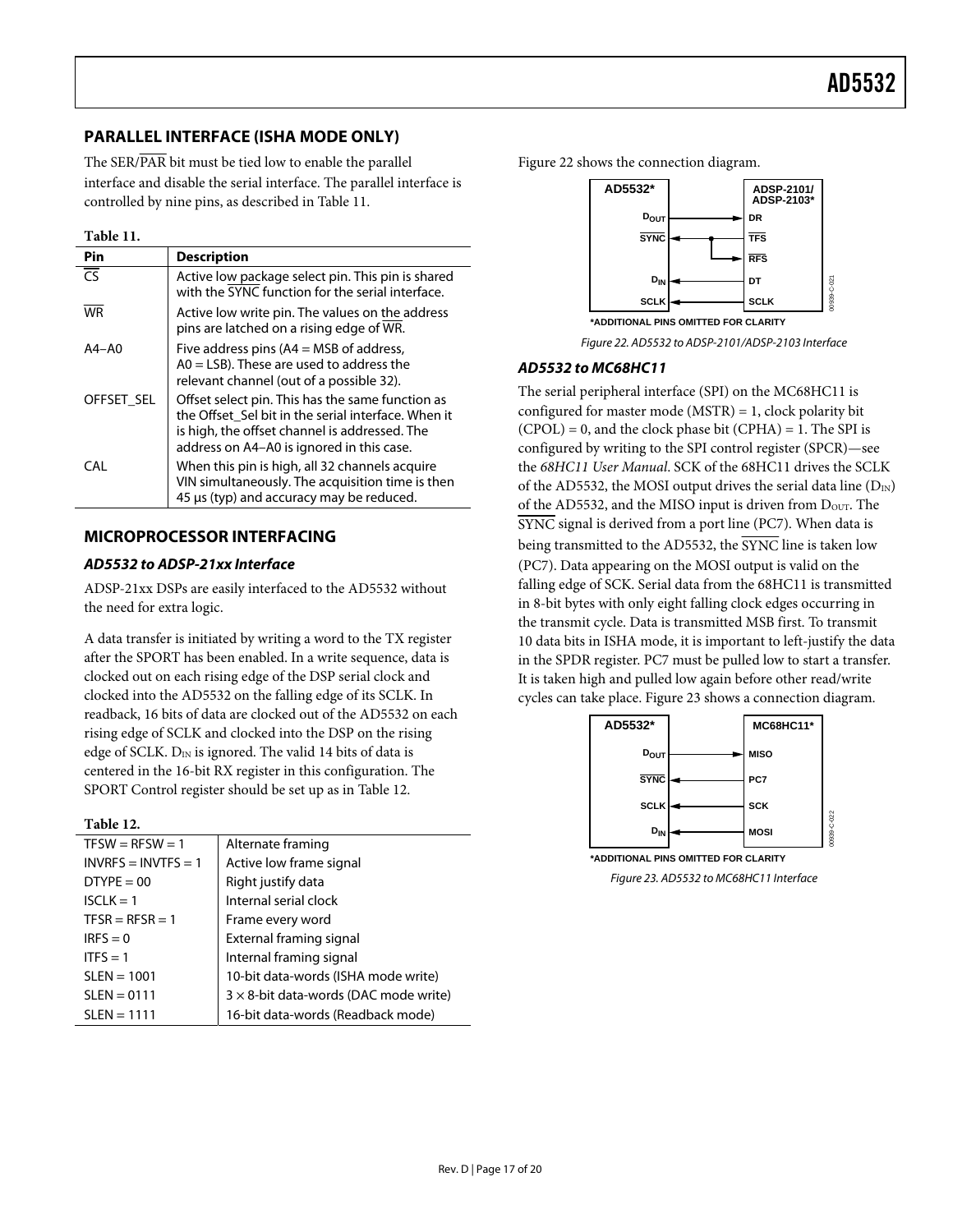### <span id="page-17-1"></span>**AD5532 to PIC16C6x/7x**

The PIC16C6x/7x synchronous serial port (SSP) is configured as an SPI master with the Clock Polarity Bit = 0. This is done by writing to the synchronous serial port control register (SSPCON). See the *PIC16/17 Microcontroller User Manual*. In this example, the I/O port RA1 is being used to pulse SYNC and enable the serial port of the AD5532. This microcontroller transfers only eight bits of data during each serial transfer operation; therefore, two or three consecutive read/write operations are needed depending on the mode. [Figure 24](#page-17-2) shows the connection diagram.



Figure 24. AD5532 to PIC16C6x/7x Interface

#### <span id="page-17-2"></span>**AD5532 to 8051**

<span id="page-17-4"></span>The AD5532 requires a clock synchronized to the serial data. The 8051 serial interface must therefore be operated in Mode 0. In this mode, serial data enters and exits through RxD and a shift clock is output on TxD. [Figure 25](#page-17-3) shows how the 8051 is connected to the AD5532. Because the AD5532 shifts data out on the rising edge of the shift clock and latches data in on the falling edge, the shift clock must be inverted. The AD5532 requires its data with the MSB first. Because the 8051 outputs the LSB first, the transmit routine must take this into account.



## <span id="page-17-3"></span>**APPLICATION CIRCUITS**

#### **AD5532 in a Typical ATE System**

<span id="page-17-0"></span>The AD5532 is ideally suited for use in automatic test equipment. Several DACs are required to control pin drivers, comparators, active loads, and signal timing. Traditionally, sample-and-hold devices were used in this application.

The AD5532 has several advantages: no refreshing is required, there is no droop, pedestal error is eliminated, and there is no need for extra filtering to remove glitches. Overall a higher level of integration is achieved in a smaller area (see [Figure 26](#page-17-4)).



#### **Typical Application Circuit (DAC Mode)**

The AD5532 can be used in many optical networking applications that require a large number of DACs to perform control and measurement functions. In the example shown in [Figure 27](#page-17-0), the outputs of the AD5532 are amplified and used to control actuators that determine the position of MEMS mirrors in an optical switch. The exact position of each mirror is measured using sensors. The sensor readings are muxed using four dual, 4-channel matrix switches (ADG739) and fed back to an 8-channel, 14-bit ADC (AD7856).

The control loop is driven by an ADSP-2191M, a 16-bit fixedpoint DSP with 3 SPORT interfaces and 2 SPI ports. The DSP uses some of these serial ports to write data to the DAC, control the multiplexer, and read back data from the ADC.



Figure 27. Typical Optical Control and Measurement Application Circuit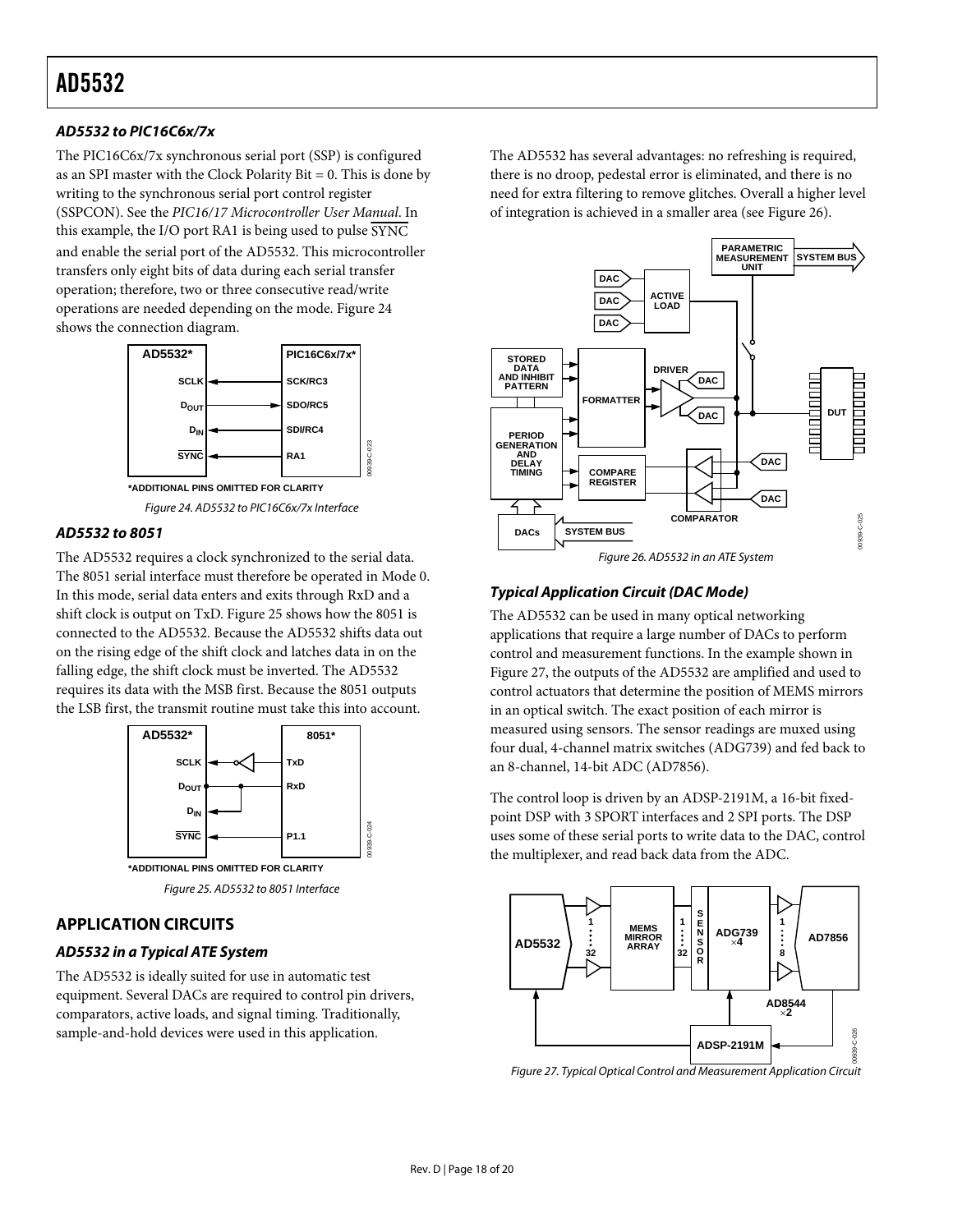## <span id="page-18-0"></span>**Typical Application Circuit (ISHA Mode)**

The AD5532 can be used to set up voltage levels on 32 channels as shown in the circuit that follows. An AD780 provides the 3 V reference for the AD5532 and for the AD5541 16-bit DAC. A simple 3-wire interface is used to write to the AD5541. Because the AD5541 has an output resistance of 6.25 k $\Omega$ (typ), the time taken to charge/discharge the capacitance at the  $V_{IN}$  pin is significant. Hence an AD820 is used to buffer the DAC output. Note that it is important to minimize noise on  $V_{IN}$  and REFIN when laying out the circuit.



### **POWER SUPPLY DECOUPLING**

In any circuit where accuracy is important, careful consideration of the power supply and ground return layout helps to ensure the rated performance. The printed circuit board on which the AD5532 is mounted should be designed so that the analog and digital sections are separated and confined to certain areas of the board. If the AD5532 is in a system where multiple devices require an AGND-to-DGND connection, the connection should be made at one point only. The star ground point should be established as close as possible to the device. For supplies with multiple pins ( $V_{SS}$ ,  $V_{DD}$ ,  $AV_{CC}$ ) it is recommended to tie those pins together. The AD5532 should have ample supply bypassing of 10 μF in parallel with 0.1 μF on each supply located as close to the package as possible, ideally right up against the device. The 10 μF capacitors are the tantalum bead type. The 0.1 μF capacitor should have low effective series resistance (ESR) and effective series inductance (ESI), such as the common ceramic types that provide a low impedance path to ground at high frequencies, to handle transient currents due to internal logic switching.

The power supply lines of the AD5532 should use as large a trace as possible to provide low impedance paths and reduce the effects of glitches on the power supply line. Fast switching signals, such as clocks, should be shielded with digital ground to avoid radiating noise to other parts of the board and should never be run near the reference inputs. A ground line routed between the  $D_{IN}$  and SCLK lines helps reduce crosstalk between them (not required on a multilayer board as there is a separate ground plane, but separating the lines helps).

Note it is essential to minimize noise on  $V_{\text{IN}}$  and REFIN lines. Particularly for optimum ISHA performance, the  $V_{IN}$  line must be kept noise free. Depending on the noise performance of the board, a noise filtering capacitor may be required on the  $V_{IN}$ line. If this capacitor is necessary, then for optimum throughput it may be necessary to buffer the source which is driving  $V_{IN}$ . Avoid crossover of digital and analog signals. Traces on opposite sides of the board should run at right angles to each other. This reduces the effects of feedthrough through the board. A micro-strip technique is by far the best, but not always possible with a double-sided board. In this technique, the component side of the board is dedicated to ground plane while signal traces are placed on the solder side.

As is the case for all thin packages, care must be taken to avoid flexing the package and to avoid a point load on the surface of the package during the assembly process.